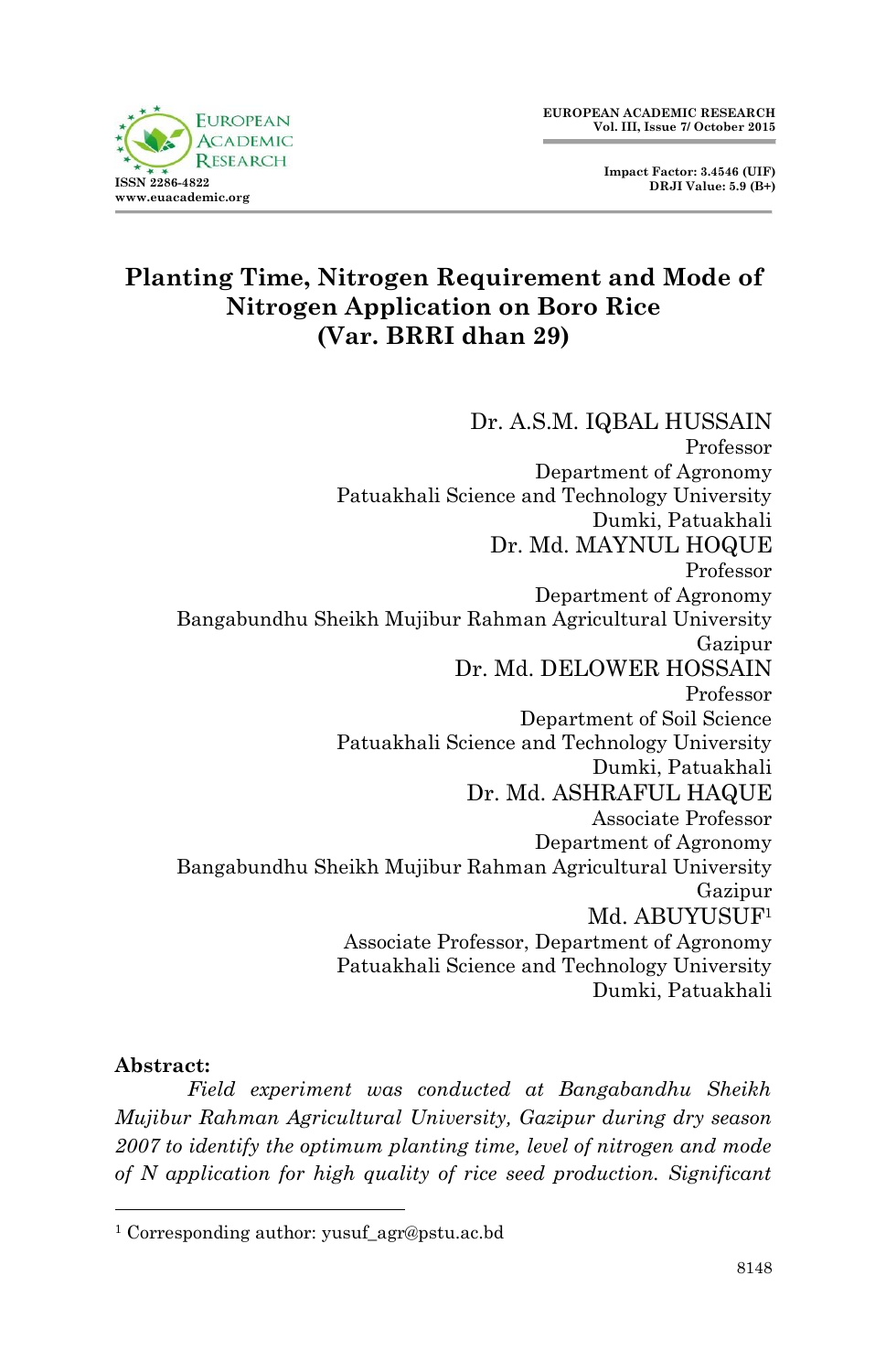*variation was observed among the treatments in respect of yield, yield contributing characters and seed quality properties of Boro rice (var. BRRI dhan 29). The tallest plant height (92.90 cm) was produced when transplanting was done on 15 December afterwards it decreased gradually with delaying in transplanting. The number of tillers per hill decreased gradually with the increase in planting time. The number (13.08) of tillers per hill was observed at 15 December transplanted rice seed and lowest (11.80) was recorded at 31 January seedling. The application of nitrogen promoted the development of tillers resulted the highest number of tillers per hill (13.40) was produced when the crop was fertilized with on 160 kg N ha-1 and the lowest (10.90) was obtained from 100 kg N ha-1. More number of tillers per hill (12.65) was found when three split of nitrogen was done. But the number of panicles per hill gradually increased till 31 December planted rice resulted the highest number of panicles per hill (12.30) and the lowest (10.97) was on 31 January planted seedling. The number of panicles per hill also increased with the increased of N level up to 140 kg N ha-1 and further increase in N level decreased the number of panicle per hill. The highest number of panicles per hill (12.09) was produced when the crop was fertilized with 140 kg N ha-1 and the lowest (10.28) was obtained from 100 kg N ha-1. The highest number of grains per panicle (147.45) was observed from 31 December transplanted rice and the lowest number of grains per panicle (140.83) was found from rice planted in 15 January. The number of grains per panicle increased with the increase of nitrogen up to 160 kg N ha-1. The highest number of grains per panicle (150.15) was recorded fertilized with 160 kg N ha-1 which was identical to treatment of 140 kg N ha-1 and lowest number (136.17) of grain per panicle was of 10 from 100 kg N ha-1. The highest number of filled grains per panicle (117.81) was observed in 31 December transplanting of rice. After that it decreased drastically and the lowest number of filled grains per panicle (103.19) was found in 31 January transplanting of rice seedling. Increased level of nitrogen increased the number of filled grains per panicle up to 140 kg N ha-1. The highest number of filled grains per panicle (118.58) was recorded in 140 kg N ha-1 followed by 160 kg N ha-1. The lowest (104.03) was recorded from 100 kg N ha-1. Filled grains per panicle of the variety increased with four split of nitrogen application. Higher number of filled grains of per panicle*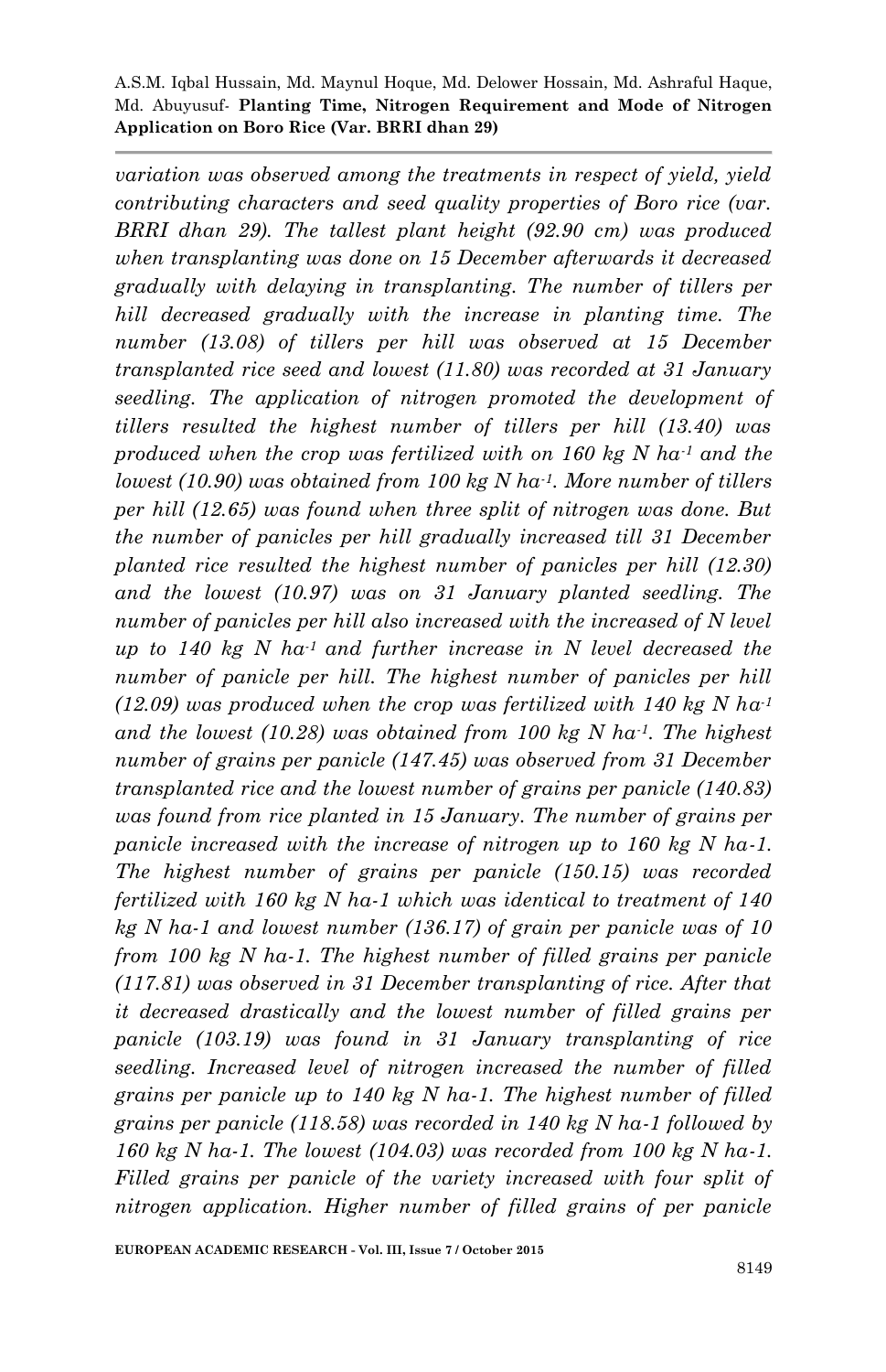*(115.28) was found when 4 split of N was done. Crops planted in 31 December the highest 1000 grain weight (20.62g) was produced and the lowest 1000 grain weight (19.09g) was recorded in 15 December transplanted rice which was identical to grain weight of 15 and 31 January planted crop. The heavier grain (20.13g) was found at 140 kg N ha-1 and the smaller (19.27g) at 100 kg N ha-1. The 1000 grain weight however was influenced significantly when one extra split of nitrogen were applied. The highest percentage (35.48%) of spikelet sterility was observed when the crop was planted on 15 January and the least number of spikelets sterility (21.13%) was recorded from the crop planted on 31 December. Similar trend was also observed in case of N level. Therefore, the highest sterility (31.23%) was found from the crops which received the highest amount of nitrogen (160 kg N ha-1). However, mode of N application reduced spikelet sterility about 10% when 4 split was done. The highest grain yield (7.27 t ha-1) was found at 31December transplanted crop fertilized with 140 kg N ha-1 at when 4 split of N was done. The lowest grain yield (3.44 t ha-1) was obtained from 31 January transplanting with 100 kg N ha-1 when at 3 split of N application. In late transplanting and insufficient amount of nitrogen application reduced filled grains per hill and increased unfilled grains per panicle that resulted decrease in grain yield of rice. Soluble protein of Boro rice (var.BRRI dhan 29) influenced significantly due to planting time, N level as well as mode of N application. The highest total soluble protein (7.79 mg g-1) was estimated from the seeds of 31 December 4 planted crop fertilized with 160 Kg N ha-1 spitted 4 times the lowest total soluble protein (4.50 mg g–1) was found from the seeds of 31 January planted crop treated with 100 kg N ha-1 when 3 split of nitrogen was done.* 

**Key words:** BRRI dhan 29, planting time, nitrogen, yield, seed quality

## **INTRODUCTION**

Rice (*Oryza sativa* L.) is the dominant food to feed of the developing world. More than 90% of the world rice is produced and consumed in Asia (Hossain and Pingali, 1998). Half of the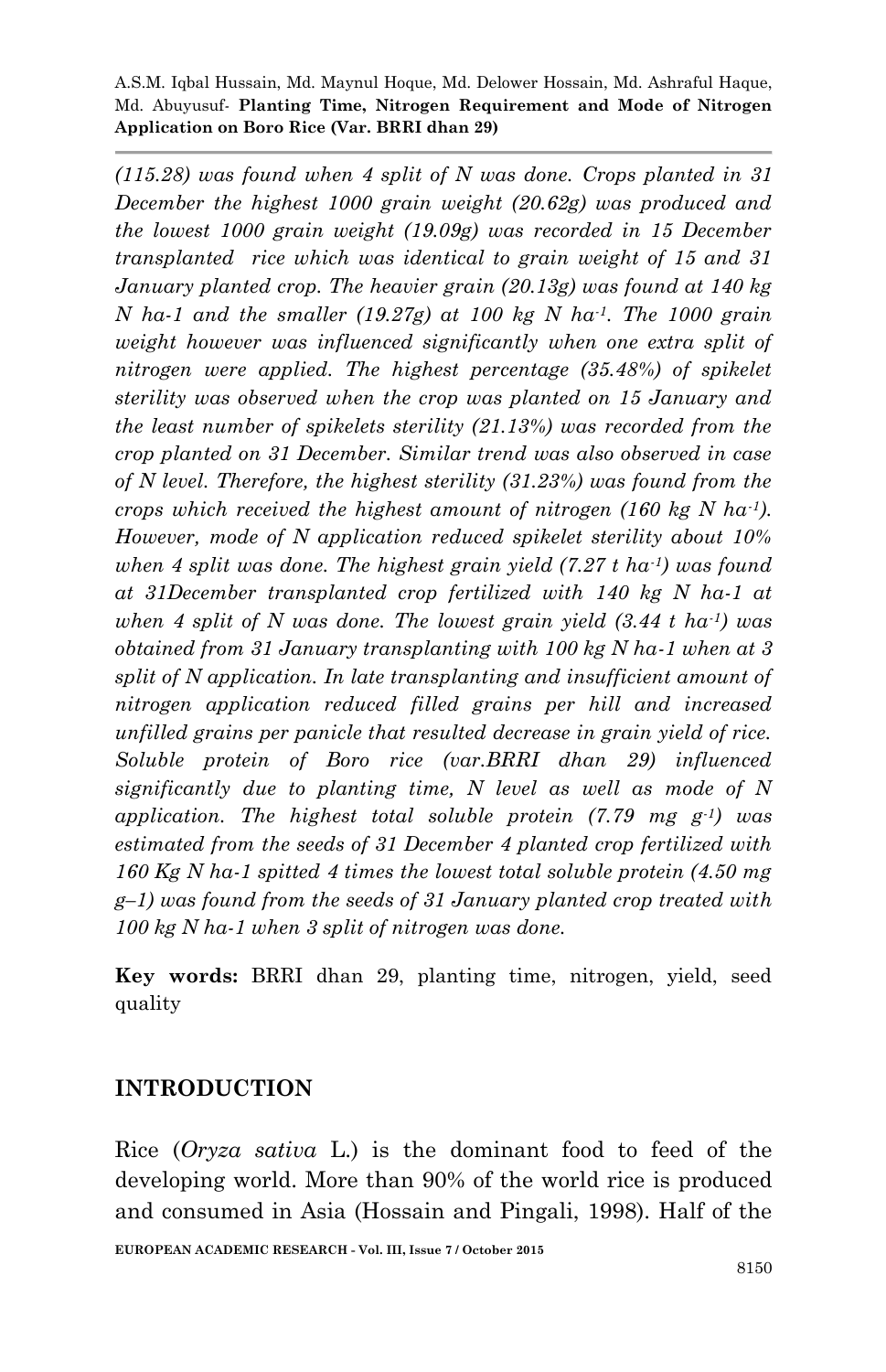world populations choose rice as their food as it supplies about 75% of the calories and 55% of the protein in the average daily diet (Kenmore, 2003; Bhuiyan *et al*., 2004). The importance of rice is invariably recognized for its caloric values as well as nutritional status (Kenmore, 2003). It is the crop which can be grown all over the year under extremely wide range of environmental conditions. Although, the growth characteristic and yield components of rice are genetically controlled, maximum expression of these genetically characters depends on environmental conditions prevailing in the growing seasons. Planting time has a great influence on the growth, yield and yield contributing characters of rice (Islam *et al.,* 1999). Changes in transplanting time substantially change growth characteristics of rice varieties due to changes in temperature, relative humidity and pattern of rainfall distribution. In Boro season, rice crop suffers from low temperature during seedling stage and high temperature at reproductive stage. Besides temperature, Boro rice faces high relative humidity, high rainfall, hailstorm and other natural hazards at the time of reproductive and harvesting time. Such environmental conditions decrease grain yield and severely impair seed quality. Therefore, it is important to find out the optimum planting time of boro rice varieties to obtain higher grain yield with better seed qulity. The availability of nitrogen is also a major factor of crop production (Kramer, 1983). Nitrogen is an essential constituent of chlorophyll and it increases leaf photosynthesis rate which promotes rapid growth of the crop. Thus well-supplied nitrogen enhances growth and improves the crop yield (Dobermann and Fairhurst, 2000). On the contrary, plants grow very slowly when nitrogen is deficit. Nitrogen deficiency results in reducing plant height, tillering capacity, grains per panicle and ultimately decreases grain yield of rice. This is especially true for high yield potential rice varieties grown in Boro season where judicious amount of nitrogen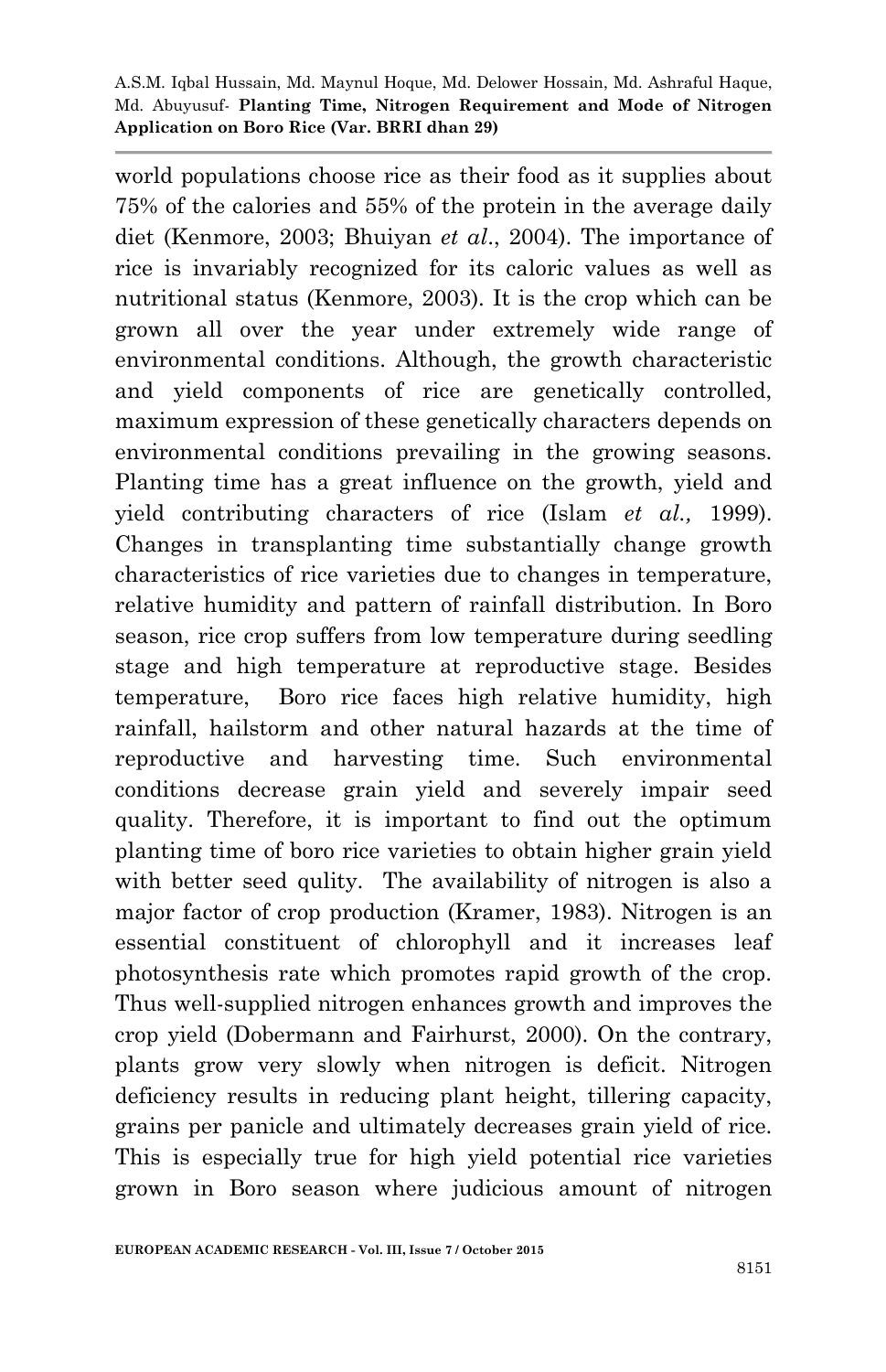supply is prime concern for satisfactory yield (Ahmed *et al*., 1999). The amount of nitrogen requirements of rice however, varied in different seasons, even at different growth stages of the plants are grown in the same season. Because, there are growth stages where nitrogen requirements are high and shortage of this input at those stages restrict drastically the growth, yield and seed quality of the crop. It is assumed that nitrogen requirement and mode of nitrogen application would influence Boro rice differently as it remains longer period in the field. Such effect of nitrogen nutrition on productivity and seed quality of Boro rice further might be affected by planting time of the season. Since information relating planting time, nitrogen requirement and mode of nitrogen application on yield and seed quality of rice grown in Boro season is not sufficiently available, the present study was undertaken: i) to determine optimum planting time and nitrogen requirement for higher yield and better seed of rice (var. BRRI dhan29) grow in Boro season and ii) to identify the proper mode of N application for quality seed production of boro rice.

# **MATERIAL AND METHODS**

An experiment was conducted at the Experimental Farm of Bangabandhu Sheikh Mujibur Rahman Agricultural University, Gazipur under wetland condition during the dry season (Boro) of 2007. Three sets of treatments were considered in the experiment. First set was planting time of Boro rice viz. 15 December, 31 December, 15 January and 31 January. Second set was nitrogen levels viz. 100-120-140-160 kg N ha<sup>-1</sup> while third set was mode of N application viz. three splits and four splits of N as top dressing. Forty days old rice (var. BRRIDhan 29) seedling was transplanted on specific dates using one seedling per hill at a spacing of 20 cm  $\times$  20 cm. Amount of nitrogen and mode of nitrogen application were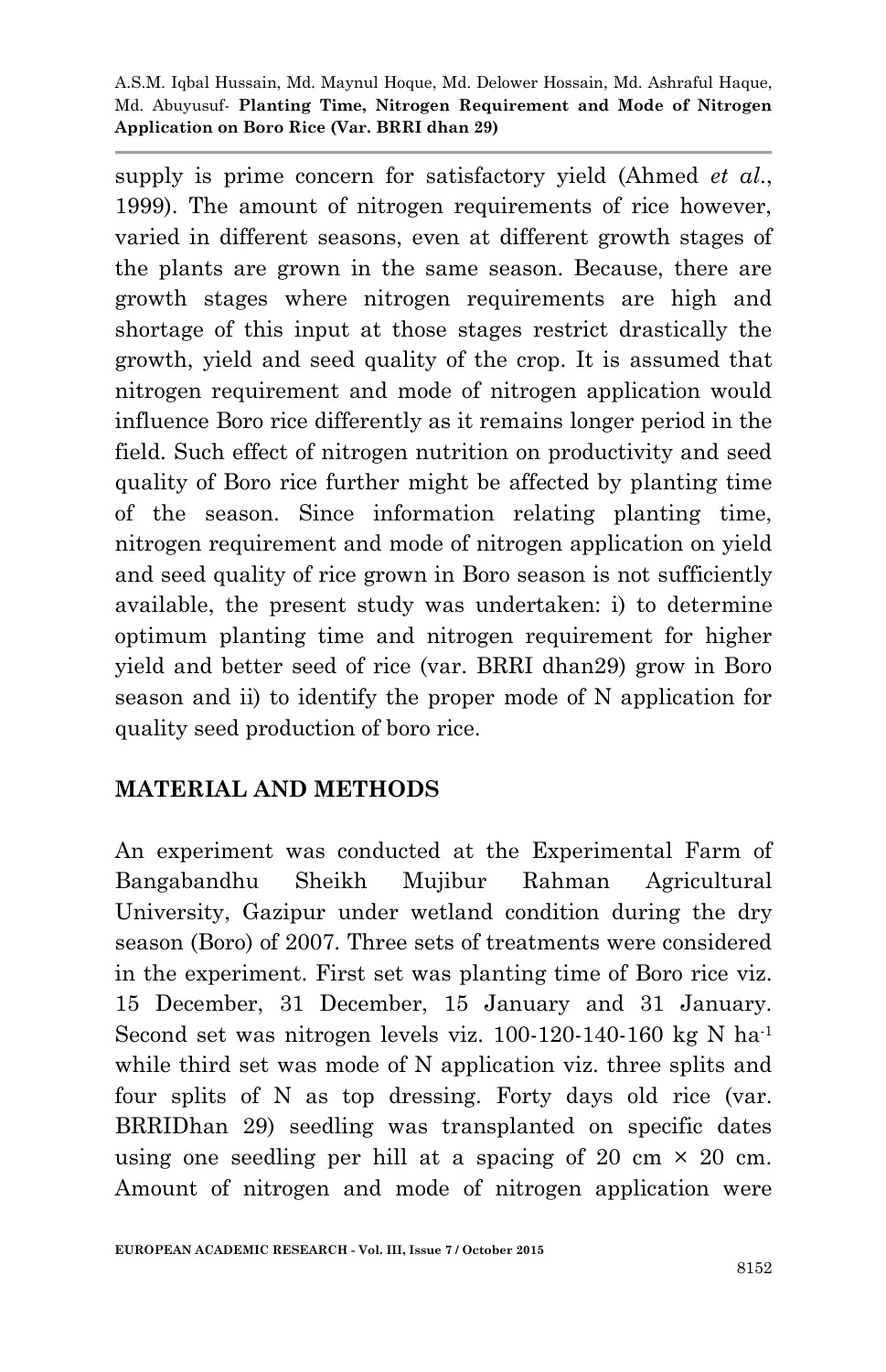practiced according to treatment combination. The design of the experiment was split plot with three replications where planting times were assigned in main plot, nitrogen level in sub-plot and mode of N application in sub-sub plot. Thirty five days old rice (var. BRRI dhan29) seedling was transplanted on specific date using one seedling per hill at a spacing of 20 cm  $\times$ 20 cm. The crop was fertilized with four levels of nitrogen as per treatments and P, K, S and Zn were applied as par recommendation for rice (BRRI, 2004). All fertilizers except urea were applied as basal before the last harrowing during final land preparation. In mode of nitrogen application with three split, urea was top dressed in three equal splits at 7 days after transplanting (DAT), maximum tillering stage and the panicle initiation (PI) stage. While in mode of nitrogen application with four splits urea was top dressed at 7 (DAT), maximum tillering stage, the panicle initiation (PI) stage and 7 days after flowering. In order to keep the crop weed free it require to manual weedings through hand pulling. The first weeding was done on 15 and second on 30 DAT. Due to the shortage of rain water irrigation was applied during land preparation, transplanting and at different crop growth stages to avoid water stress. During crop growth the field was irrigated to maintain a thin layer (2-3 cm) of water although at maturity no standing water was allowed to stay in the crop field. Insecticides were applied time to time to control insect pest. Crop was harvested at proper maturity with sickle. Harvesting was done on different dates due to the variation of planting dates. An area of six square meters was harvested from the center of each plot to estimate the grain yield. The harvested samples were threshed using paddle thresher, cleaned the grains and dried to adjust at 14% moisture content. For yield attributes, plant height was recorded from 10 randomly selected plants from each plot. The height was recorded from base of the plant to tip of upper most spikelet of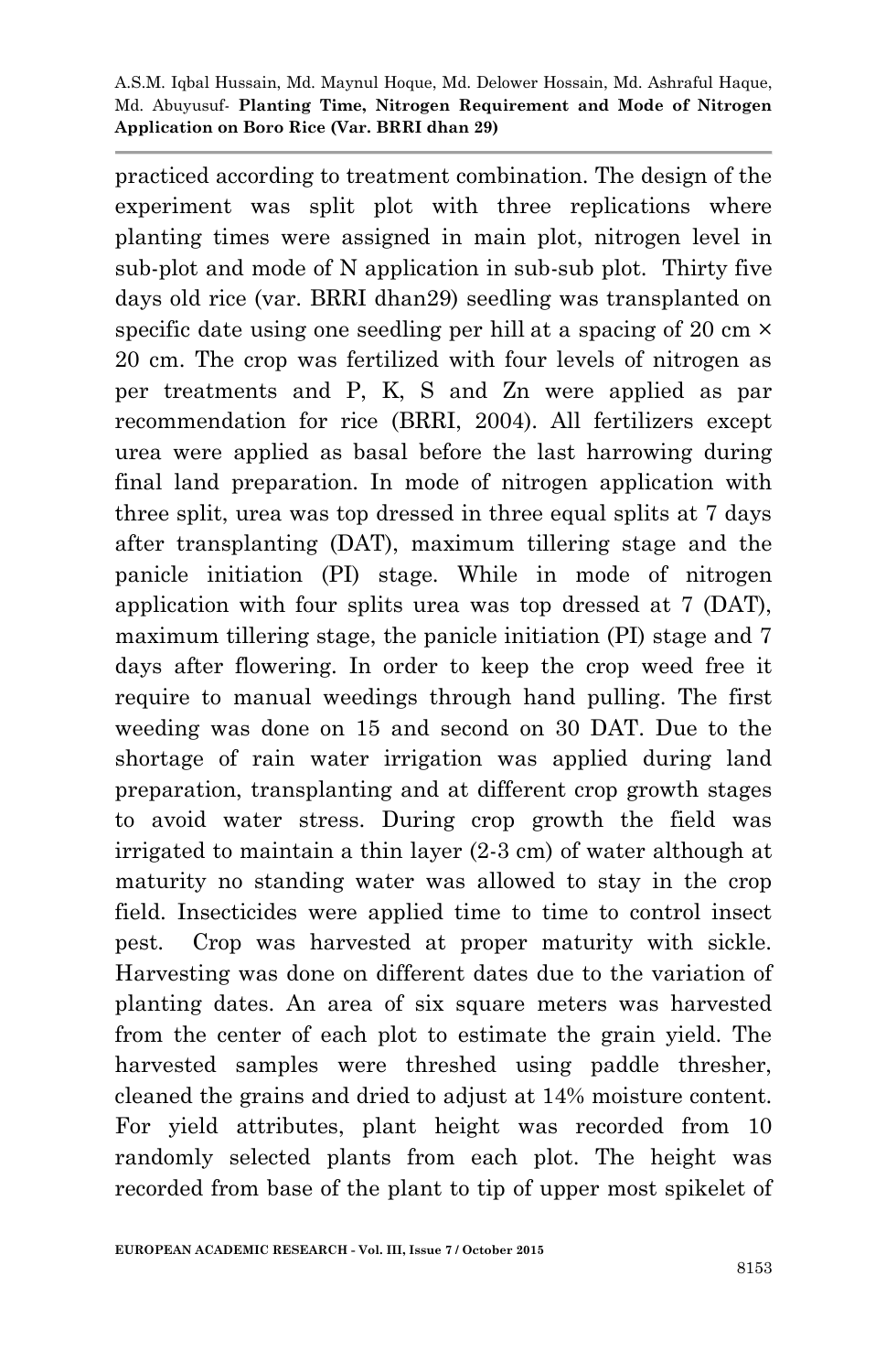the panicle. Total number of hills from one square meter area was harvested and the numbers of panicles were counted. Twenty panicles were randomly taken from the sample and panicle length was measured from the neck to the top of the panicle. After counting the panicle number, all spikelets from the panicles were placed in a paper bag that has been properly labeled. The total grains were counted including filled and sterile spikelet. Thousand of grains were randomly selected and dried to 14% moisture content and then weighed in an electrical balance. The harvested seeds of each transplanting time were stored in plastic airtight container for determination of seed qualitative parameters.

Quality of fresh seed harvested rice seed were assessed by germination test, speed of germination, seedling vigor, seedling length, seedling dry weight, electrical conductivity test and soluble protein content as per following procedures. One hundred seeds harvested from different N levels of each planting time were used and replicated four times. Seed were placed in Petri dish containing filter paper soaked with distilled water. Then the Petri dishes were placed in an incubator at 300C till the completion of germination. Seedlings were counted every day and a seed was considered to be germinated as seed coat ruptured and radical came out up to 2mm in length. Final germination count was made according ISTA (2006).

Germination percentage was calculated by using the following formula:

$$
Germanation (%) = \frac{Number of seeds germinated}{Number of seeds tested} \times 100
$$

The speed of germination of seed sample was monitored by counting the germinated seedling at an interval of 24 hours and continued for twelve days. Co-efficient of germination and vigor index were calculated using the following formula (Copeland, 1976):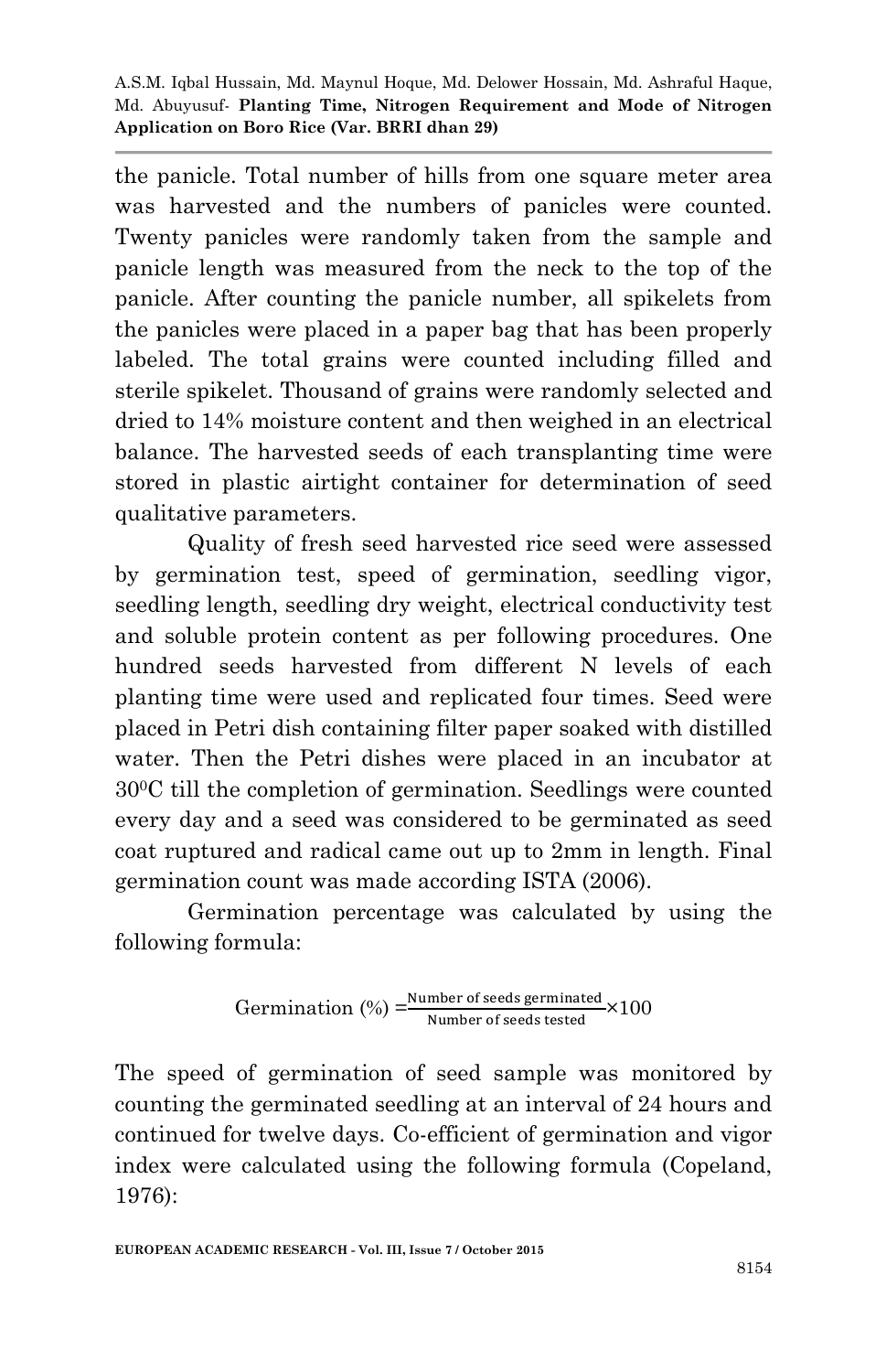Co-efficient of germination  $=\frac{1}{A}$ 

Where,

A= number of seed germinated T= Time corresponding to A x = number of days to final count

Seedling vigor was calculated from a daily count of germinated seeds until it reached a constant value following the formula

Seedling vigor= +---- + 

Seedling obtained from standard germination test was used for seedling evaluation. Normal or abnormal seedlings are classified according to the rules of the Association of Official Seed Analyst (AOSA, 1981). Seedling shoot and root length was also measured at the end of the germination test. Ten seedlings from each Petri dish were harvested and shoot and root length of individual seedlings was measured. The shoot and root were also dried at 700C for 72 hours for determination of seedling dry matter yield. For electrical conductivity test 50 seeds were weighed and soaked in 50 ml of de-ionized water for 24 hours at 25±10C (Ali *et al*., 2005). After 24 hours, water of the beaker containing seeds was decanted in order to separate the seeds. The leachates conductivity was determined in  $\mu$ s cm<sup>-1</sup> by using a conductivity meter (Model-CM-30ET). Four replicates of measurements were made for each sample of seeds. Nitrogen content in the seeds was determined following micro Kjeldahl digestion colorimetric method at final harvest and protein content was calculated by multiplying the nitrogen content (%) in seeds by a factor of 5.95 (Juliano, 1972). All data were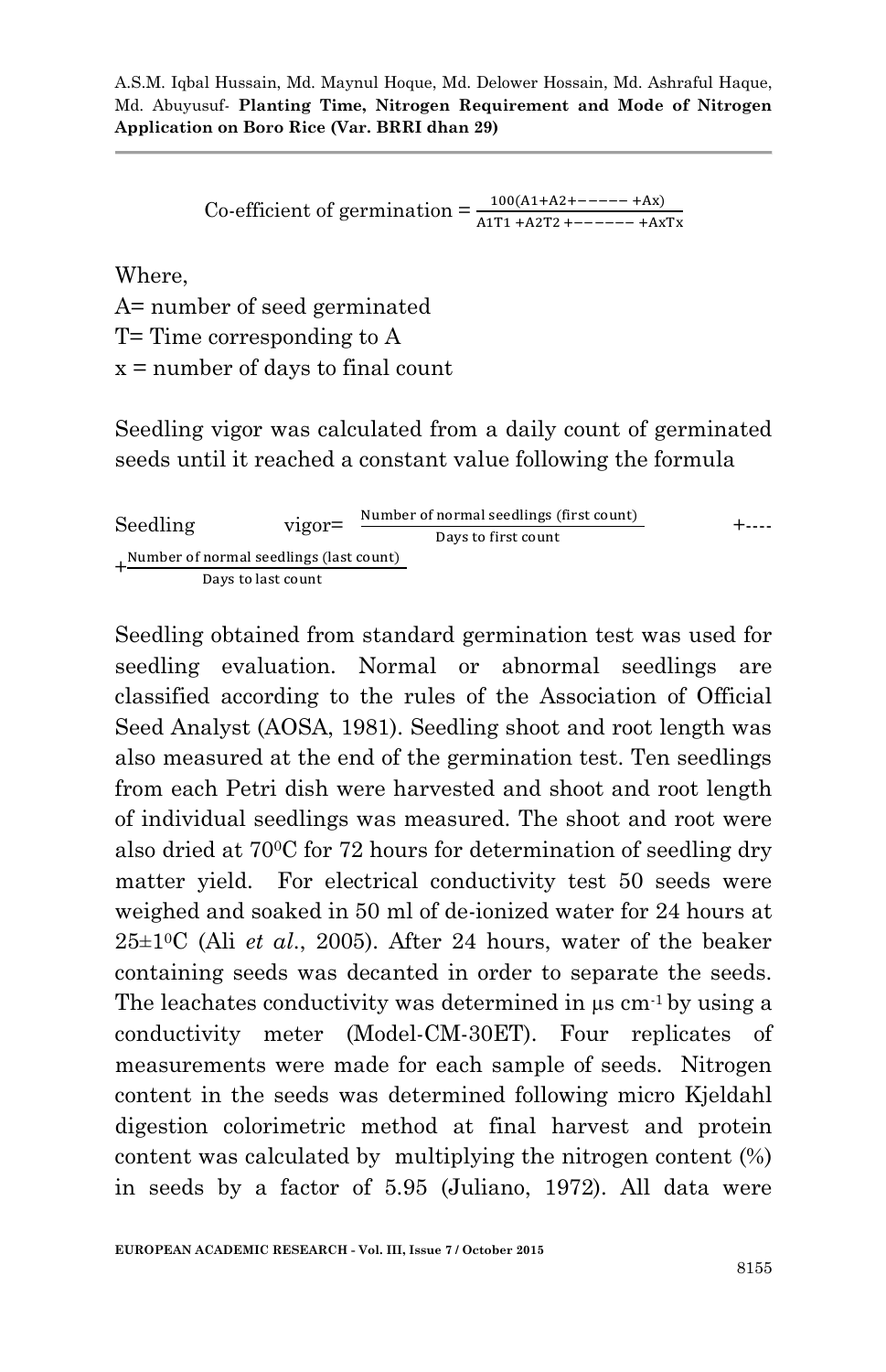subjected to statistical analysis by analysis of variance (ANOVA). Microsoft EXCEL and MSTAT software programs were used wherever appropriate to perform statistical analysis. Functional relationships among the parameters were established through correlation analysis.

# **RESULTS AND DISCUSSION**

# **Plant height**

Transplanting time influenced significantly on the plant height of Boro rice (var. BRRIDhan 29). The tallest plant (92.90 cm) was observed when the seedling was transplanted on 15 December afterwards plant height of the variety decreased gradually as delayed in planting time. Thus, the shortest plant (91.23 cm) was recorded when the seedling was transplanted on 31 January (Fig. 1).



**Fig. 1 Plant height of Boro rice (var. BRRIDhan 29) as affected by planting time and nitrogen levels** 

Shorter plants under late transplanted condition might be the resultant of sub-optimal growth of the variety due to low temperature regimes especially at seedling and vegetative stage. Fig. 2 showed that temperature during the seedling stage dropped to 10.650C which seriously shorten the height of the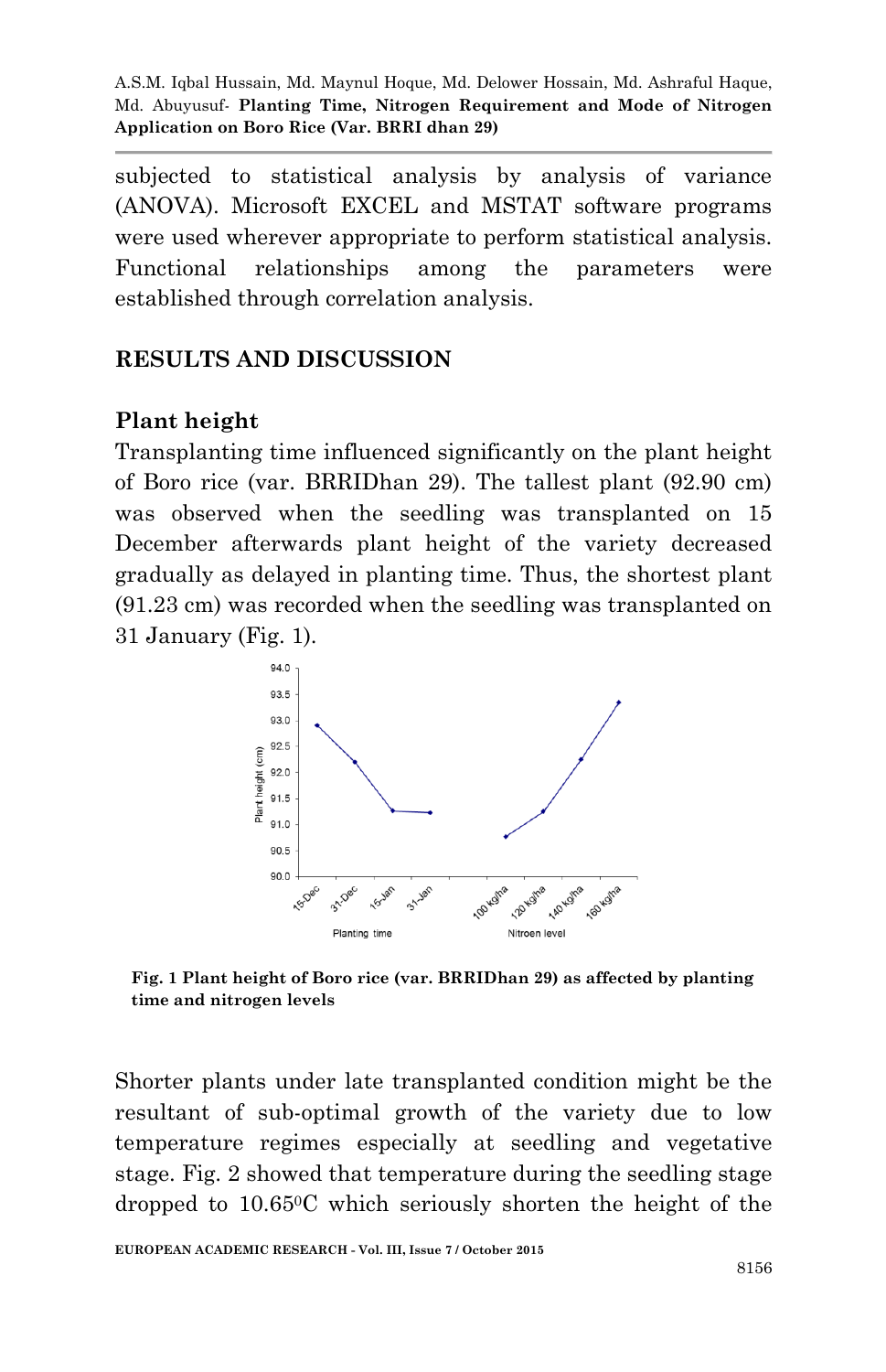variety. This finding had the similarity with results obtained by Pathak et al. (2003) who found stunted growth of Boro rice at late sown condition due to low temperature.



**Fig. 2 Daily maximum, minimum temperature and rainfall during growing season of Boro rice ( var. BRRI Dhan 29)**

Increased nitrogen level increased significantly the height of the variety (Fig. 1). The variety attained at maximum height (93.34 cm) with the highest nitrogen level (160 kg N ha-1) and it was minimum (90.77 cm) with the lowest level of nitrogen (100 kg N ha-1). It happened because N is the constituent of chlorophyll and application of N at higher level increased leaf chlorophyll content which ultimately enhanced photosynthesis, dry matter production and growth of the plant. Besides, nitrogen influences on cell division and cell elongation and thus increases plant height of the variety.

## **Tillers per hill**

Date of transplanting exerted significant influence on number of tillers per hill (Fig. 3). It was observed that the number of tillers per hill decreased gradually with the delaying of planting time. The highest number of tillers per hill (13.08) was observed at 15 December transplanting rice and the lowest (11.80) was recorded at 31 January seedling. It might be due to cold temperature prevailing at the time of tiller development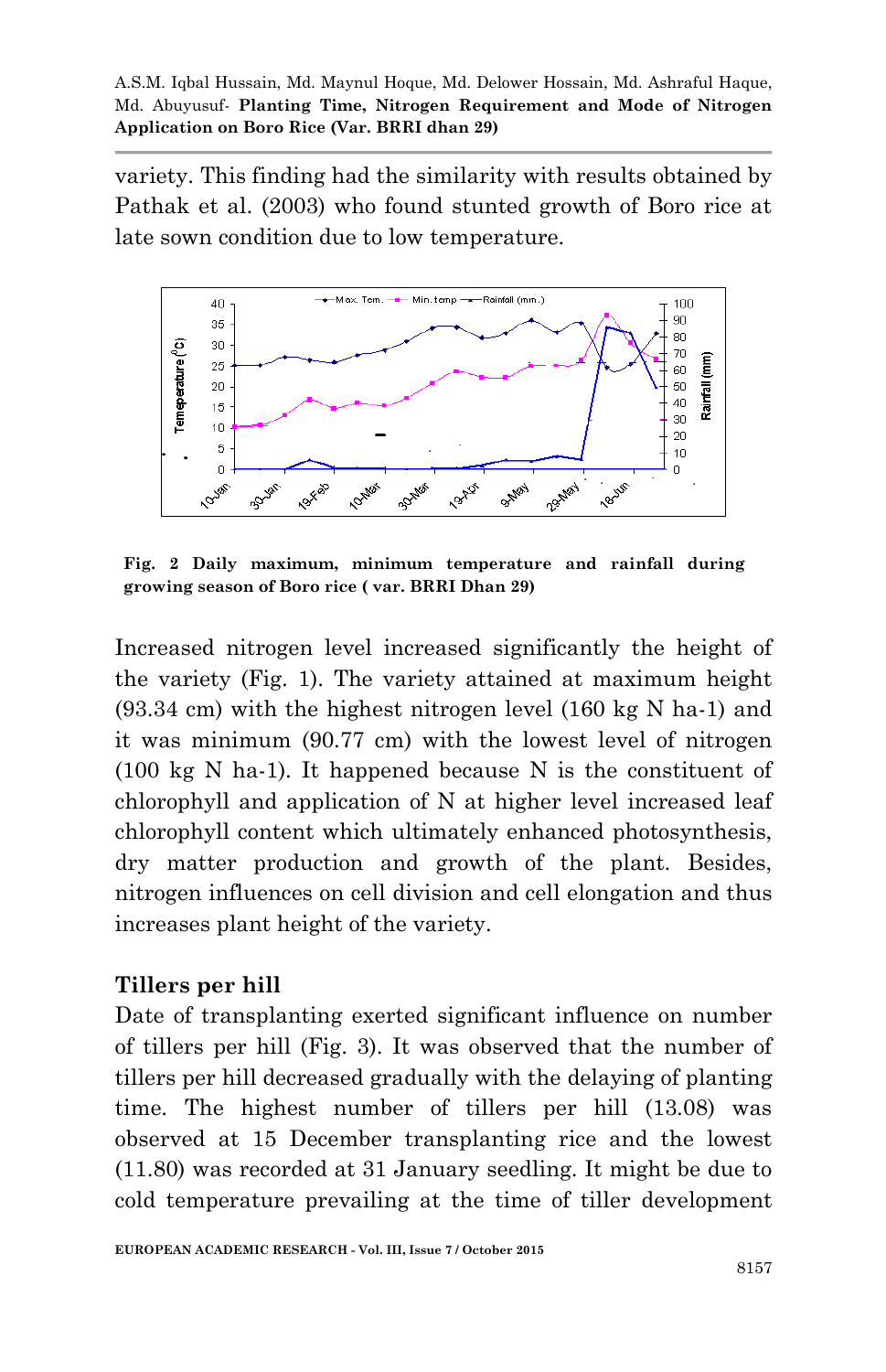which reduced number of tillers per hill. Almost similar finding was reported by Mannan (2005) in another variety of Boro season.

Number of tillers per hill increased significantly with the increase of nitrogen level. The application of nitrogen promoted the development of tillers. The highest number of tillers per hill (13.40) was produced when the crop was fertilized with 160 kg Nha-1 and the lowest (10.94) was obtained from 100 kg N ha-1 (Fig. 3.3). The findings of this study had the similarity with the finding of BRRI (2004) where the number of tillers per hill increased with the increase of nitrogen level. More number of tillers (12.65) per hill also observed from the 3 split planted crop. Number of tillers per hill of the variety (var. BRRIDhan 29) however did not vary significantly due to split application of nitrogen.



**Fig. 3 Tillers per hill of Boro rice (var. BRRI Dhan 29) as affected by planting time, nitrogen level and mode of N application** 

## **Panicles per hill**

Planting times differed significantly in bearing panicles per hill of the variety (var. BRRI Dhan 29). The highest number (12.30) of panicles per hill was recorded on 31 December transplanting and the lowest (10.97) was observed on 31 January transplanted crop (Fig. 4). Decrease in panicle bearing tillers after 31 December might be due to slow establishment of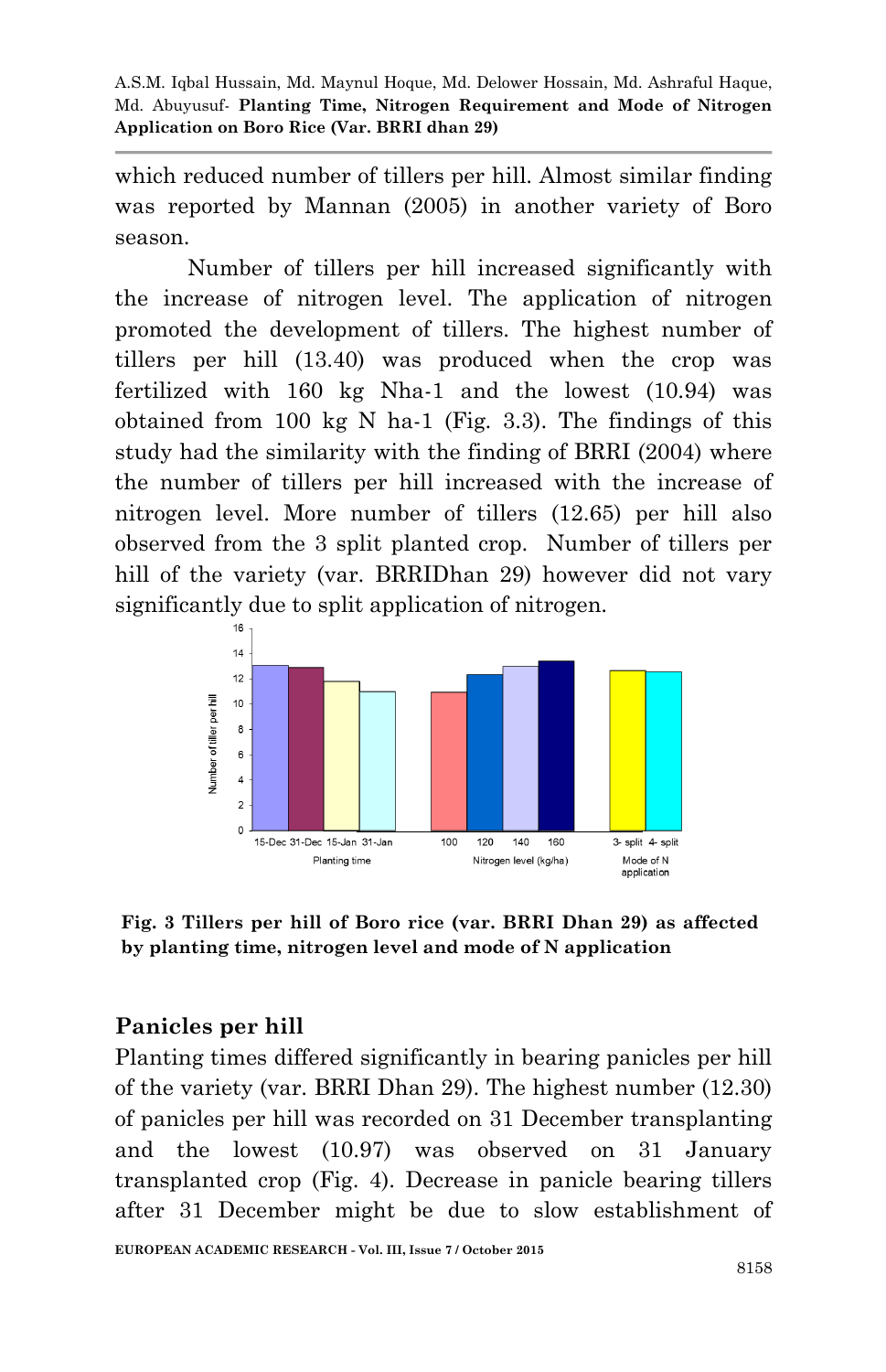seedling due to low temperature which caused only few panicles to emerge. Similar findings were also observed by Hossain *et al.*  (2002) in different varieties of Boro rice.



**Fig. 4 Tillers per hill of Boro rice (var. BRRI dhan 29) as affected by planting time, nitrogen level and mode of N application** 

Number of panicles per hill of the variety varied significantly due to different level of nitrogen application (Fig. 4). The number of panicles per hill increased with the increased of N rates up to  $140 \text{ kg}$  N ha<sup>-1</sup> and further increase in nitrogen level decreased the number of panicles per hill. The highest number (12.09) of panicles per hill was produced when the crop was fertilized with 140 kg N ha<sup>-1</sup> and the lowest  $(10.28)$  was obtained from 100 kg N ha-1 . Adequacy of nitrogen probably favoured the cellular activities during panicles formation and development which led to increase number of panicle per hill. Similar response of nitrogen was also found by BRRI where maximum panicles per hill were found at higher levels of applied nitrogen.

## **Grains per panicle**

The number of grains per panicle varied significantly with the variation of planting time of Boro rice variety (Table 1). The highest number (147.45) of grains per panicle was found from 31 December transplanted rice and it decreased significantly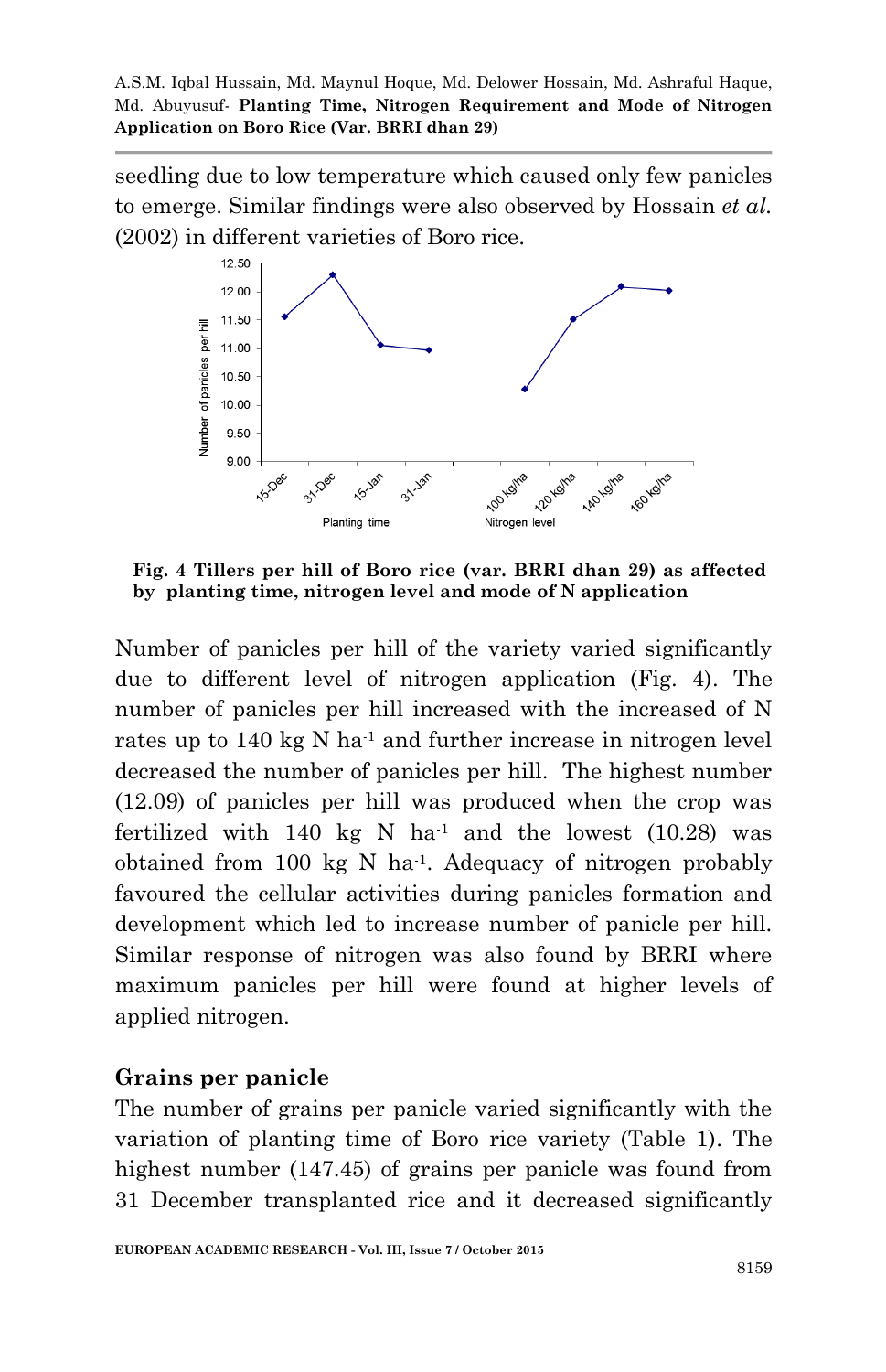with the advancement of planting time. The lowest number (140.83) of grains per panicle was observed at late planted crop (31 January). The number of grains per panicle influenced significantly due to different level of nitrogen application (Table 1). It increased with the increase of nitrogen level and the highest number (150.15) of grains per panicle was produced when the crop was fertilized with  $160 \text{ kg}$  N ha<sup>-1</sup> which was identical to treatment of 140 kg N ha-1 . The lowest number  $(136.17)$  of grain per panicle was obtained from 100 kg N ha<sup>-1</sup>. Higher level of applied nitrogen enhanced the production of longer panicles which ultimately increased the production of grains per panicle. Mode of nitrogen application showed insignificant effect on number of grain per panicle.

## **Unfilled grains per panicle**

Number of unfilled grains per panicle differed significantly due to different date of transplanting of Boro rice variety (Table 1). The highest number (37.64) of unfilled grains per panicle was recorded from 31 January transplanting crop and the lowest (29.64) was recorded from 31 December date of transplanting. The delay in transplanting of Boro rice variety (var. BRRI Dhan 29) increased unfilled grain per panicle because of poor seed setting due to frequent occurrence of cloudy hours at the grain filling stage.

|                          |         |     | application on yield components of Boro rice (var. BRRI Dhan 25) |                   |              |
|--------------------------|---------|-----|------------------------------------------------------------------|-------------------|--------------|
| Management               | Grains  | per | Unfilled grains per                                              | Filled grains per | $1000$ seed  |
|                          | panicle |     | panicle                                                          | panicle           | weight $(g)$ |
| Planting time            |         |     |                                                                  |                   |              |
| 15 December              | 146.36b |     | 33.16b                                                           | 113.20b           | 19.78b       |
| 31 December              | 147.45a |     | 29.64c                                                           | 117.81a           | 20.62a       |
| 15 January               | 143.64c |     | 31.10b                                                           | 112.54a           | 19.74b       |
| 31 January               | 140.83d |     | 37.64a                                                           | 103.19b           | 19.09b       |
| Nitrogen level (kg ha-1) |         |     |                                                                  |                   |              |
| 100                      | 136.17c |     | 32.14b                                                           | 104.03d           | 19.27b       |
| 120                      | 141.85b |     | 32.13b                                                           | 109.72c           | 19.73b       |

**Table 1. Effect of planting time, nitrogen level and mode of application on yield components of Boro rice (var. BRRI Dhan 29)**

**EUROPEAN ACADEMIC RESEARCH - Vol. III, Issue 7 / October 2015**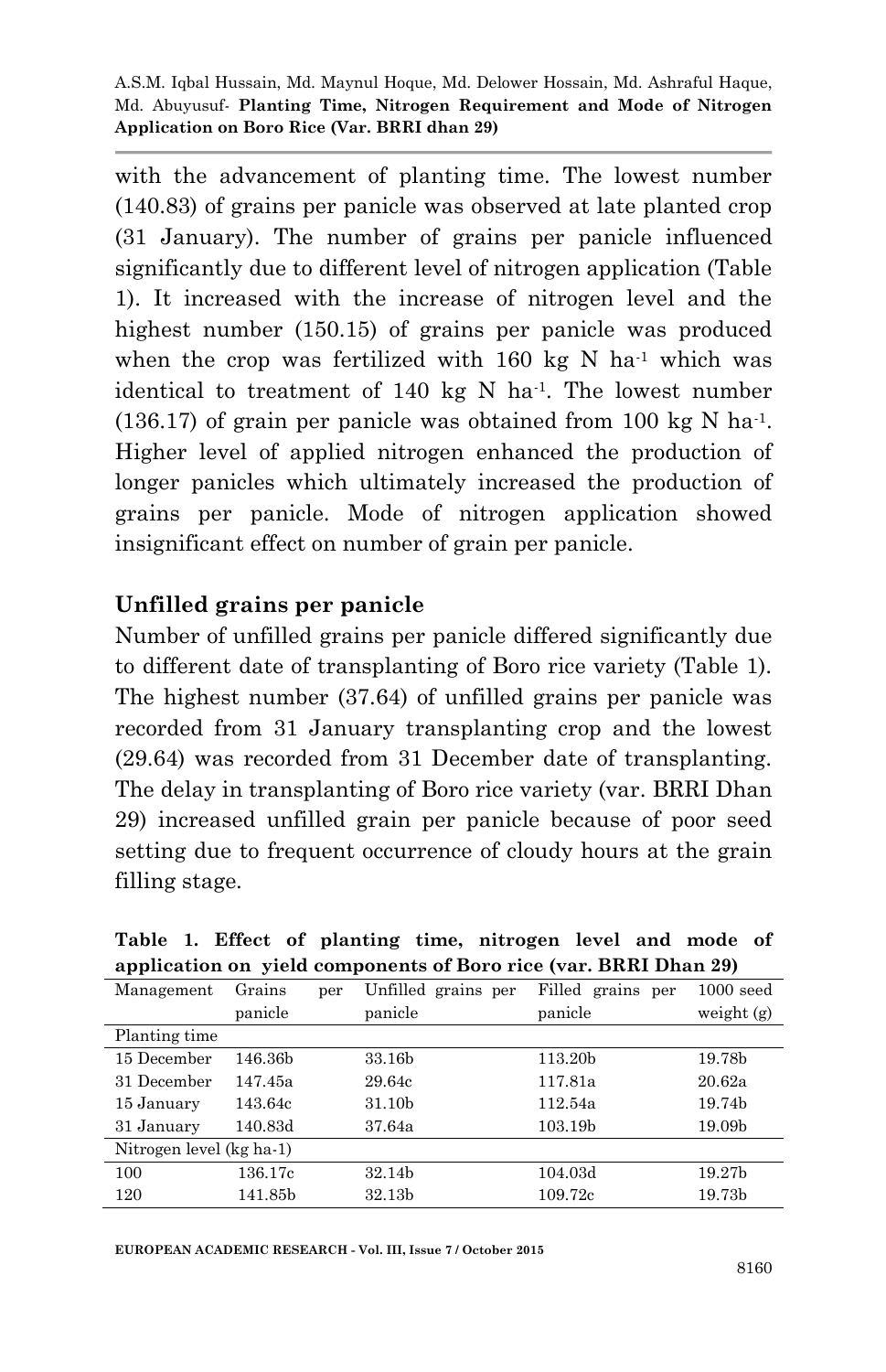| 140                   | 150.13a | 31.55b                          | 118.58a | 20.13a |
|-----------------------|---------|---------------------------------|---------|--------|
| 160                   | 150.15a | 35.73a                          | 114.42b | 20.10a |
| Mode of N application |         |                                 |         |        |
| 3 split               | 145.27a | 37.18a                          | 108.09b | 19.50b |
| 4 split               | 143.87a | 28.59b                          | 115.28a | 20.11a |
|                       | ----    | $-$<br><b>STATE OF BUILDING</b> | ____    | - - -  |

A.S.M. Iqbal Hussain, Md. Maynul Hoque, Md. Delower Hossain, Md. Ashraful Haque, Md. Abuyusuf*-* **Planting Time, Nitrogen Requirement and Mode of Nitrogen Application on Boro Rice (Var. BRRI dhan 29)**

Means in a column followed by same letter (s) are not significantly different at 5% level of significance by DMRT

The results also show that number of unfilled grain per panicle gradually decreased with increased level of nitrogen up to 140 kg N ha-1. The highest number of unfilled grain panicle-1 (35.73) was found at 160 kg N ha-1 indicate that this level of nitrogen was probably a case of over dose in respect of unfilled grain per panicle which might lead to yield loss. This fact well agrees with the results obtained by Moriwaki (1999) where the excessive amount of nitrogen application reduced the carbohydrate content and resulted in an abnormal development of pollen grains, which causes increased spikelet sterility. Mode of N application revealed that number of unfilled grain per panicle reduced when 4 split of nitrogen was done (28.59) as compared to 3 split of N application  $(37.18)$ . Application of N as 4 splitting during post heading of rice might improve in grain filling which reduced unfilled grains per panicle of the variety.

## **Filled grains per panicle**

Transplanting time of Boro rice significantly influenced on the number of filled grains per panicle. The highest number (117.81) of filled grains per panicle was observed in 31 December transplanted rice, after that it decreased and the lowest number (103.19) of filled grains per panicle was found at 31 January transplanting of rice seedling (Table 1). Such variability in filled spikelets per panicle is the resultant of variation in planting of the variety as it exposed the crop in different environmental condition of the season (Baloch *et al*., 2006). Number of filled grains per panicle also varied significantly due to differences in nitrogen level. Increased level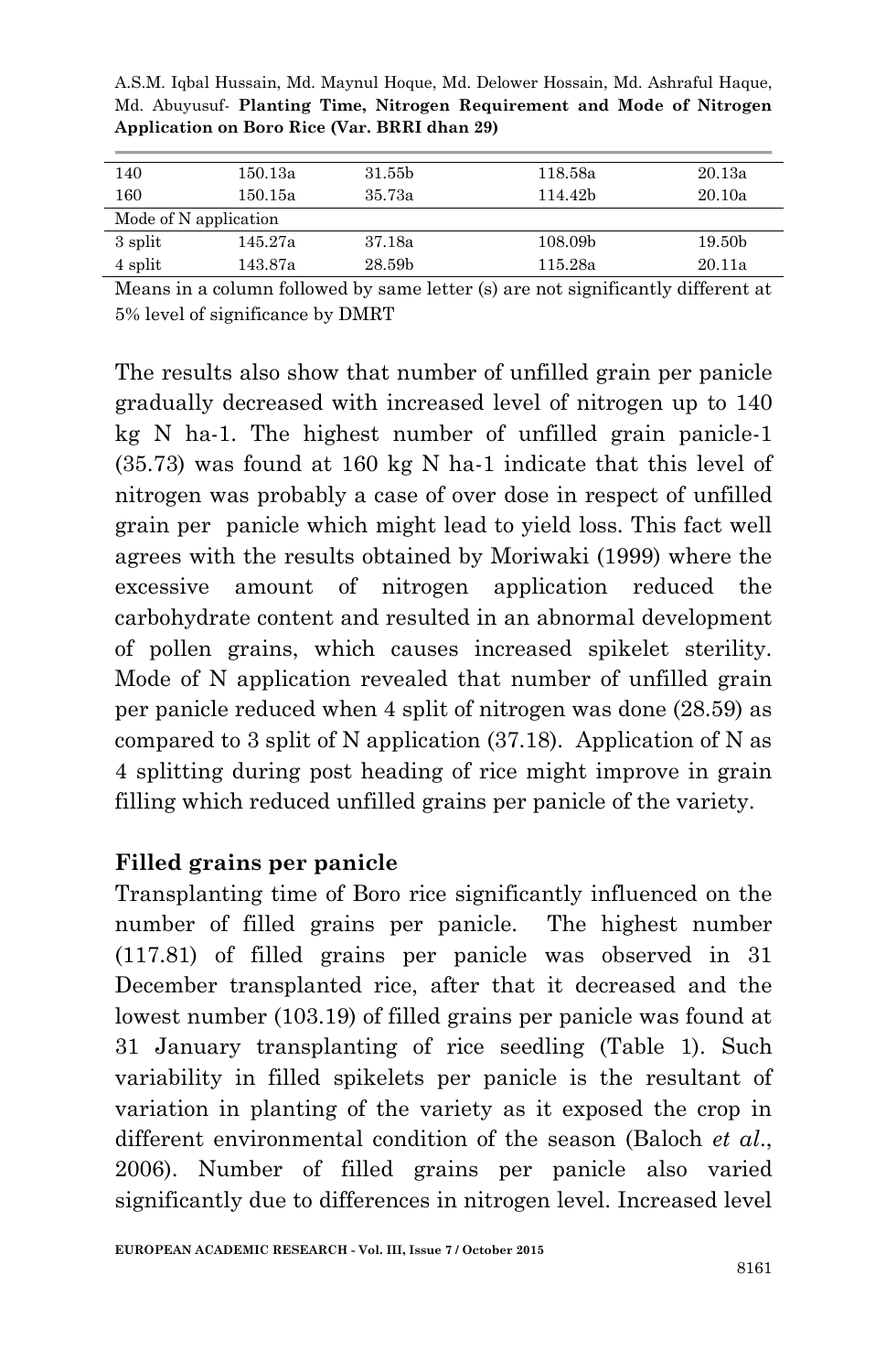of nitrogen significantly increased the number of filled grains per panicle. The highest number (118.58) of filled grains per panicle was recorded in  $140 \text{ kg}$  N ha<sup>-1</sup>. Contrary, the lowest number (104.03) of filled grains per panicle was recorded from 100 kg N ha-1 . Sufficiently supply of nitrogen might contribute to grain development which probably increased the number of filled grains per panicle with increased nitrogen level. The highest number of filled grains per panicle obtained from 140 kg N ha-1 perhaps indicated the demand-base nitrogen management. Similar result was also reported by BRRI of other variety in same season. Higher number of filled grains per panicle (115.28) was found when four split of N management. This might be due to rice plants require a large amount of nitrogen at the time of grain development. Top dressing during heading stage might contribute in improvement of grain which ultimately increased number of filled grains per panicle of the variety (Mannan, 2005).

## **1000 grain weight**

Thousand grain weight of rice variety varied due to the variation of transplanting date in Boro growing season (Table 2). Crops planted on 31 December produced the highest grain weight. As the planting delayed, grain weight started to decrease, particularly when planted beyond 31 December. Probably due to late planting of the crop, the process of the grain filling was hampered that decreased individual seed weight. The heaviest 1000-grain weight (20.62 g) was obtained from 31 December transplanting and the lowest 1000-grain weight (19.09 g) was recorded from 15 December which was identical to grain weight found in 15 and 31 January. Similar results also reported by Mannan (2005) in rice of same growing season. The effect of different nitrogen level on 1000 grain weight of Boro rice was significant (Table 2). The results indicated that the heavier grain (20.13g) was found from 140 kg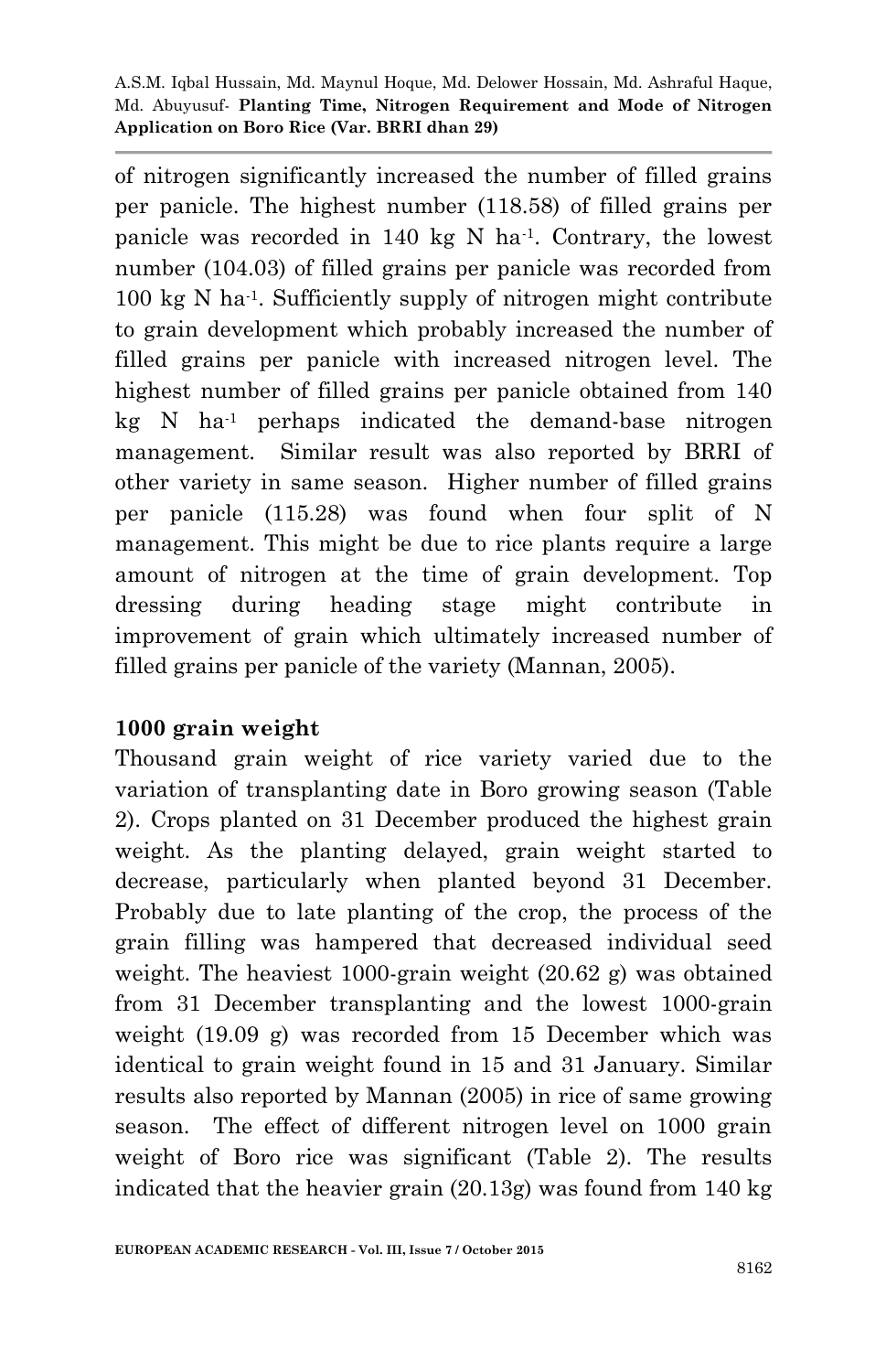N ha<sup>-1</sup> and the lowest (19.27g) was recorded from 100 kg N ha<sup>-1</sup>. Similar results also found by other authors (Mondel *et al*. 1987) who reported that the 1000 grain weight increased with the increasing of nitrogen rate as nitrogen has profound effect on seed development. One extra split application of nitrogen further improved grain size of the variety.

## **Spikelet sterility**

The percentage of spikelet sterility varied significantly with the variation of transplanting time in Boro season (Fig 5). Sterility percentage increased with the delayed of transplanting time and the highest sterility percentage (36.48) was found in the late planted on 15 January crop. Late planted crop exprienced high temperature, high relative humidity and frequent rainfall during grain filling stage which might resulted in high sterility of the variety. Sterility percentage of the variety also increased at the highest level  $(160 \text{ kg N} \text{ ha}^{-1})$  of nitrogen fertilizer due to excessive vegetative growth. One extra split application of N however reduced sterility percentage of the variety to a considerable level.



Fig.5 Spikelet sterility percentage of Boro rice (var. BRRIdhan29) as affected by planting time, N level and mode of N application

**EUROPEAN ACADEMIC RESEARCH - Vol. III, Issue 7 / October 2015**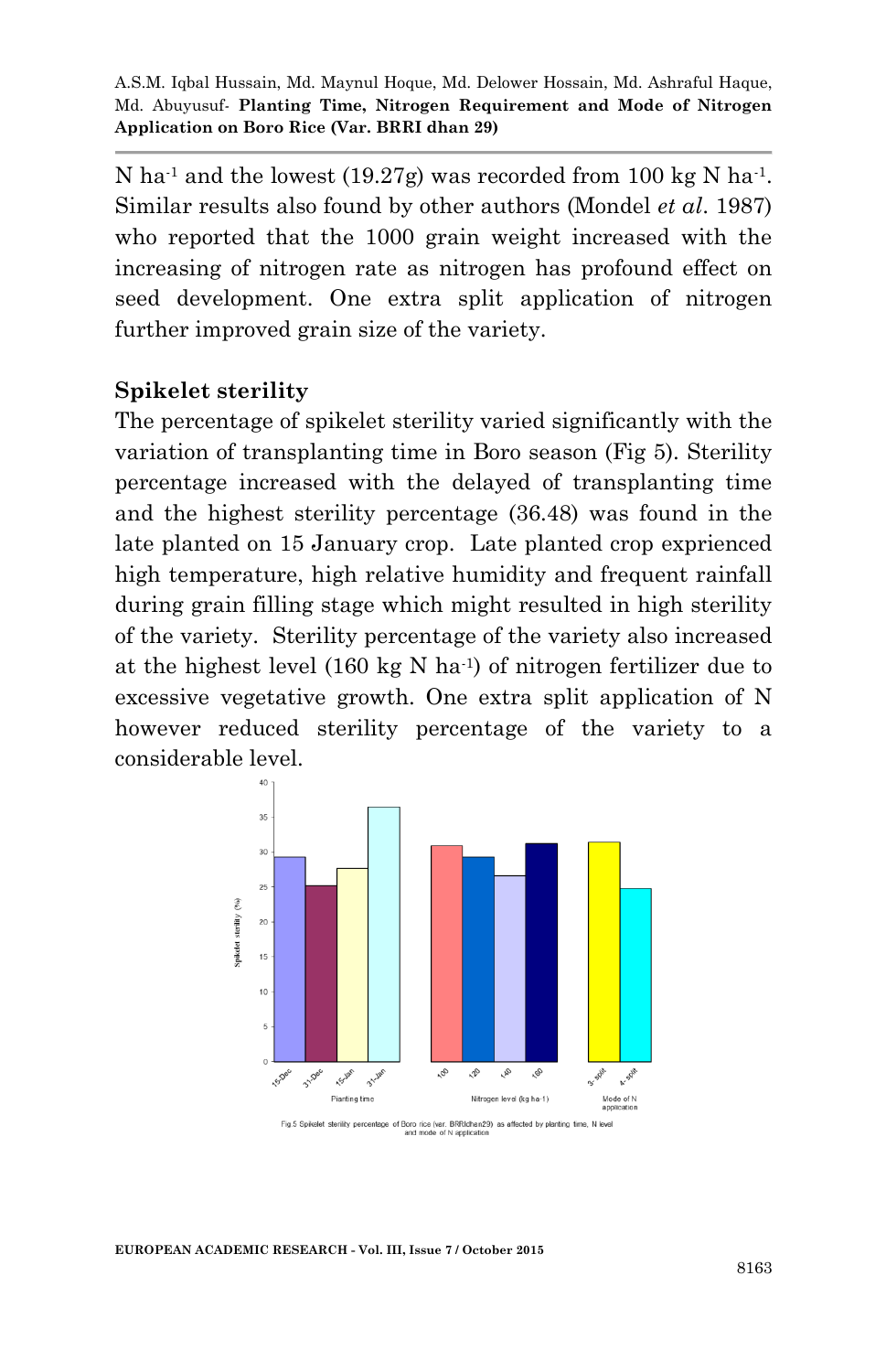#### **Interaction effect**

Interaction effect of planting time, nitrogen levels and mode of nitrogen application on number of filled grains per panicle was significant (Table 2). The lowest number (96.70) of filled grains per panicle was found from 31 January transplanting fertilized with 100 kg N ha<sup>-1</sup>. The highest number of filled grains  $(126.79)$ per panicle was observed on 31 December transplanted crop fertilized with 140 kg N ha-1 . This might be due to better interaction of brighter solar radiation and applied nitrogen throughout the growing period. Late planted rice seedlings got short period for vegetative growth and decreased filled grains per panicle of the variety. It presumably due to uniform and adequate supply of nitrogen to the growing plant especially at grain filling period. This was confirmed by the 4 split of nitrogen application with 140 kg N ha<sup>-1</sup> which produced the highest number of filled grains per panicle (121.14).

**Table 2. Interaction effect of planting time, nitrogen level and mode of N application on filled grains per panicle of Boro rice (var. BRRIDhan 29)**

|                     |                       | Nitrogen levels ( $kg N ha^{-1}$ ) |                       |                       |  |  |  |  |  |  |  |
|---------------------|-----------------------|------------------------------------|-----------------------|-----------------------|--|--|--|--|--|--|--|
| Planting time       | 100                   | 120                                | 140                   | 160                   |  |  |  |  |  |  |  |
|                     |                       |                                    |                       |                       |  |  |  |  |  |  |  |
| 15 December         | 107.50aC              | 114.58aB                           | 117.55cA              | 113.17cB              |  |  |  |  |  |  |  |
| 31 December         | 107.34aD              | 113.18 <sub>b</sub> C              | 126.73aA              | 123.99aB              |  |  |  |  |  |  |  |
| 15 January          | 104.59 <sub>b</sub> D | 110.69cC                           | 119.43 <sub>b</sub> A | 115.42bB              |  |  |  |  |  |  |  |
| 31 January          | 96.70cD               | $100.42 \text{d} \text{C}$         | 110.60dA              | 105.25dB              |  |  |  |  |  |  |  |
| Mode of application |                       |                                    |                       |                       |  |  |  |  |  |  |  |
| 3 split             | $100.45{\rm bD}$      | 106.86 <sub>b</sub> C              | 116.02 <sub>b</sub> A | 109.03 <sub>b</sub> B |  |  |  |  |  |  |  |
| 4 split             | 107.61aB              | 112.58aC                           | 121.14aA              | 119.88aB              |  |  |  |  |  |  |  |

Means in a column followed by small letter (s) and in row by capital letter (s) are not significantly different at 5% level of significance by DMRT

# **Grain yield**

Grain yield of Boro rice variety (var. BRRI Dhan 29) was significantly influenced by interaction of planting time, nitrogen rates and mode of N application (Table 3). The highest grain yield (7.27 t ha-1 ) was found from 31 December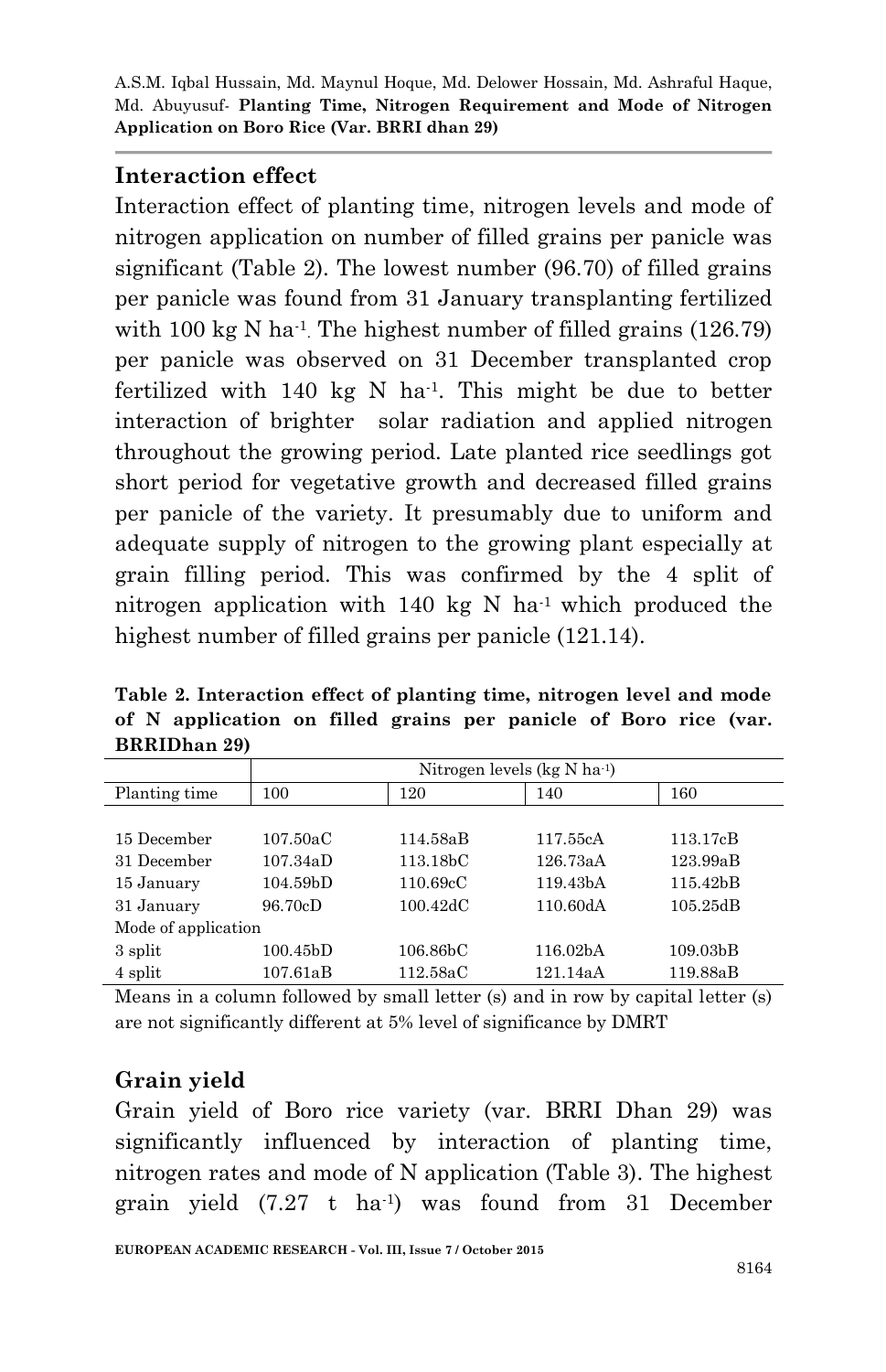transplanted seedling applied with  $140 \text{ kg}$  N ha<sup>-1</sup> when 4 split of N was done. The lowest grain yield (3.44 t ha-1 ) was obtained from 31 January transplanting Boro rice with 100 kg N ha<sup>-1</sup> when 3 split of N was done. Late transplanting and insufficient amount of nitrogen application reduced filled grains per panicle that resulted decrease in grain yield of rice. These findings confirmed the results of BRRI where BRRI Dhan 28 produced lower grain yield under sub optimum applied nitrogen. The improvement of yield components of 31 December transplanted crop resulted in enhancement of grain yield of the variety. The 31 December planted crop stayed for long time in the field under bright sunshine days which perhaps maximized photosynthetic capacity of variety. Better photosynthesis and sufficient applied nitrogen in 31 December planted rice also improved filled grains percentage and enhanced the grain yield of the variety. Additional split application of nitrogen further improves the seed size of the variety. As a result, application of 140 kg N ha-1 with 4 split of N maximized the grain yield of the variety. Contrary due to lower nitrogen absorption, the late planted (31 January) crop with lower dose of applied nitrogen showed lower number of panicle; lower filled grains and higher number of unfilled grains and lower seed size which resulted in lower grain yield of the rice variety.

| Planting | Nitrogen levels ( $kg$ ha <sup>-1</sup> ) |                     |                     |                     |         |                     |                     |                     |  |  |
|----------|-------------------------------------------|---------------------|---------------------|---------------------|---------|---------------------|---------------------|---------------------|--|--|
| time     | 100                                       |                     | 120                 |                     | 140     |                     | 160                 |                     |  |  |
|          | 3 split                                   | 4 split             | 3 split             | 4 split             | 3 split | 4 split             | 3 split             | 4 split             |  |  |
|          |                                           |                     |                     |                     |         |                     |                     |                     |  |  |
| $15$ Dec | 5.30 <sub>b</sub> C                       | 6.07aB              | 5.61 <sub>b</sub> B | 5.56bB              | 6.65aB  | 7.01aA              | 6.73aB              | 6.52 <sub>b</sub> B |  |  |
| 31 Dec   | 5.80aA                                    | 6.01aB              | 5.83aC              | 6.26aB              | 7.05aB  | 7.27aA              | 6.12aB              | 7.13aA              |  |  |
| 15 Jan   | 5.21 <sub>b</sub> C                       | 5.23 <sub>b</sub> C | 5.61 <sub>b</sub> C | 5.90aC              | 5.89bB  | 6.63 <sub>b</sub> A | 5.73 <sub>b</sub> B | 6.59 <sub>b</sub> A |  |  |
| 31 Jan   | 3.44 cD                                   | 3.54cD              | 4.08cC              | 4.17 <sub>b</sub> C | 5.54bB  | 5.59cB              | 5.60 <sub>b</sub> B | 6.05 <sub>b</sub> A |  |  |
|          |                                           |                     |                     |                     |         |                     |                     |                     |  |  |

**Table 3. Grain yield of Boro rice (var. BRRI Dhan 29) as affected by planting time, nitrogen level and mode of N application** 

Means in a column followed by small letter (s) and in row by capital letter (s) are not significantly different at 5% level of significance by DMRT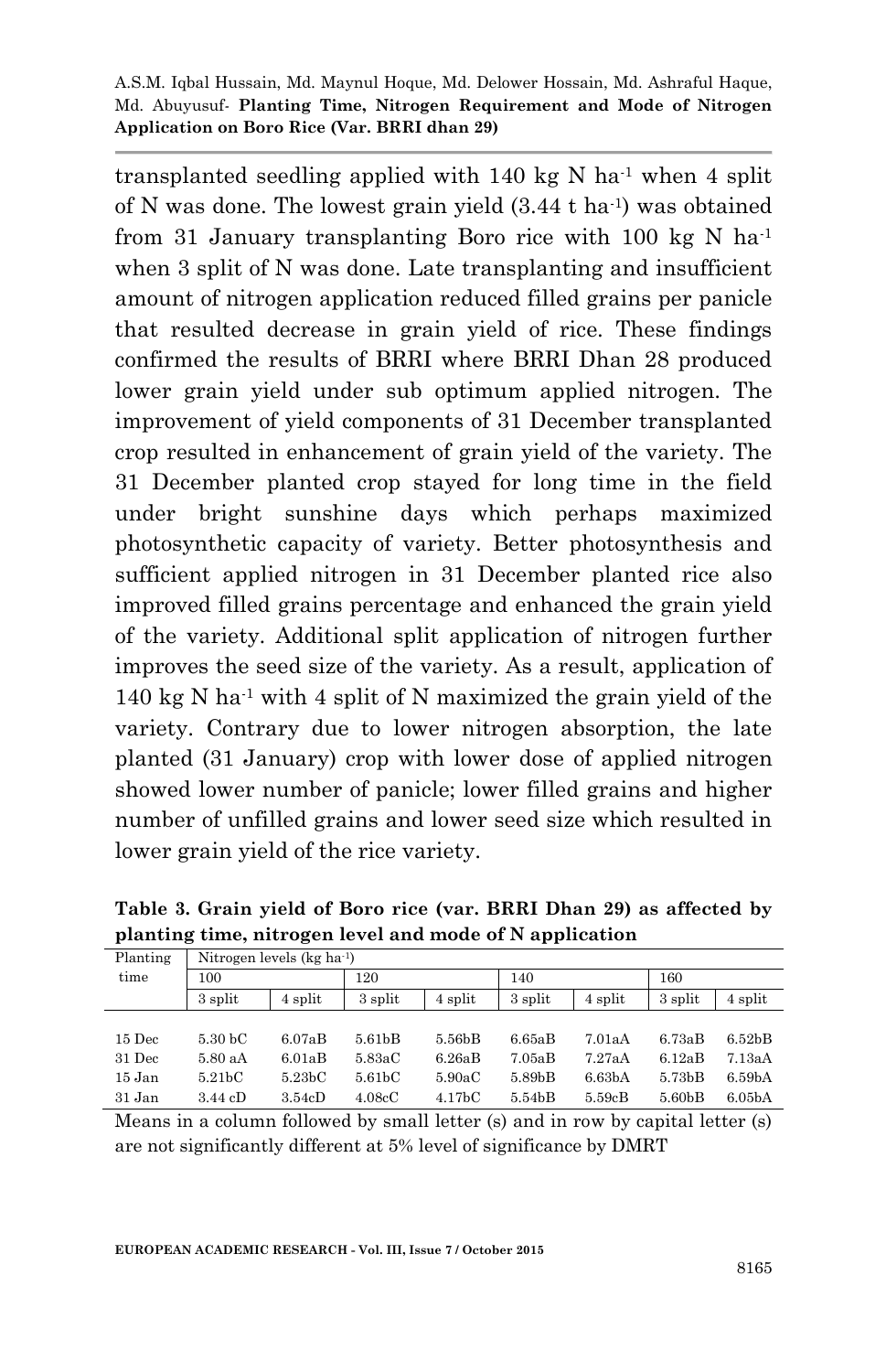## **Soluble Protein**

Soluble protein of freshly harvested rice seed (var. BRRIDhan 29) influenced significantly by planting time, nitrogen level and mode of nitrogen application. Total soluble protein increased with the increase of N levels which was influence by different planting time and mode of nitrogen application (Table 4). The highest total soluble protein  $(7.79 \text{ mg g}^{-1})$  was found from the seeds of 31 December planted crop fertilized with 160 kg N ha<sup>-1</sup> split 4 times. The lowest total soluble protein  $(4.50 \text{ mg g}^{-1})$  was found from the seeds of 31 January planted crop fertilized with  $100 \text{ kg}$  N ha<sup>-1</sup> by 3 splitting of nitrogen. Similar observations were found in seeds of other crops as observed several authors (Zhao *et al*., 1993; Mahboob *et al*., 1992). As nitrogen is essential component of proteins, application of nitrogen increased protein content of seed which had generous impact on seed quality of field crops (Gadial *et al.* 1989).

**Table 4. Interaction effect of different planting time, nitrogen level and mode of N application on grain protein (%) of BRRI Dhan 29**

| Planting | Nitrogen levels ( $kg \text{ ha}^{-1}$ ) |                     |                     |         |         |         |                     |                    |  |  |
|----------|------------------------------------------|---------------------|---------------------|---------|---------|---------|---------------------|--------------------|--|--|
| Time     | 100                                      |                     | 120                 |         | 140     |         | 160                 |                    |  |  |
|          | 3 split                                  | 4 split             | 3 split             | 4 split | 3 split | 4 split | 3 split             | 4 split            |  |  |
|          |                                          |                     |                     |         |         |         |                     |                    |  |  |
| $15$ Dec | $4.55\textrm{bC}$                        | 5.12 <sub>b</sub> B | 5.08 <sub>b</sub> B | 5.56bB  | 5.56bB  | 6.05aA  | 6.35 <sub>b</sub> A | 6.89 <sub>bA</sub> |  |  |
| 31 Dec   | 5.73aC                                   | 6.06aB              | 6.15aB              | 6.50aB  | 6.54aB  | 6.91aB  | 7.17aA              | 7.79aA             |  |  |
| 15 Jan   | 5.28aC                                   | 5.55 <sub>b</sub> C | 5.77bC              | 6.18aB  | 6.13aB  | 6.66aB  | 6.76 <sub>b</sub> B | 7.22aA             |  |  |
| 31 Jan   | 4.50 <sub>b</sub> C                      | 5.36bB              | 4.96cC              | 5.54bB  | 4.95cC  | 5.55bB  | 6.15 <sub>b</sub> A | 6.49 <sub>bA</sub> |  |  |

Means in a column followed by small letter (s) and in row by capital letter (s) are not significantly different at 5% level of significance by DMRT

# **Seed Quality Assessment**

It is important that quality seeds must be used as planting materials in order to increase rice productivity. Less quality seeds can often result in poor germination and poor seedling vigor resulting to lower crop growth and productivity. Quality of rice seed was assessed by different techniques viz. seed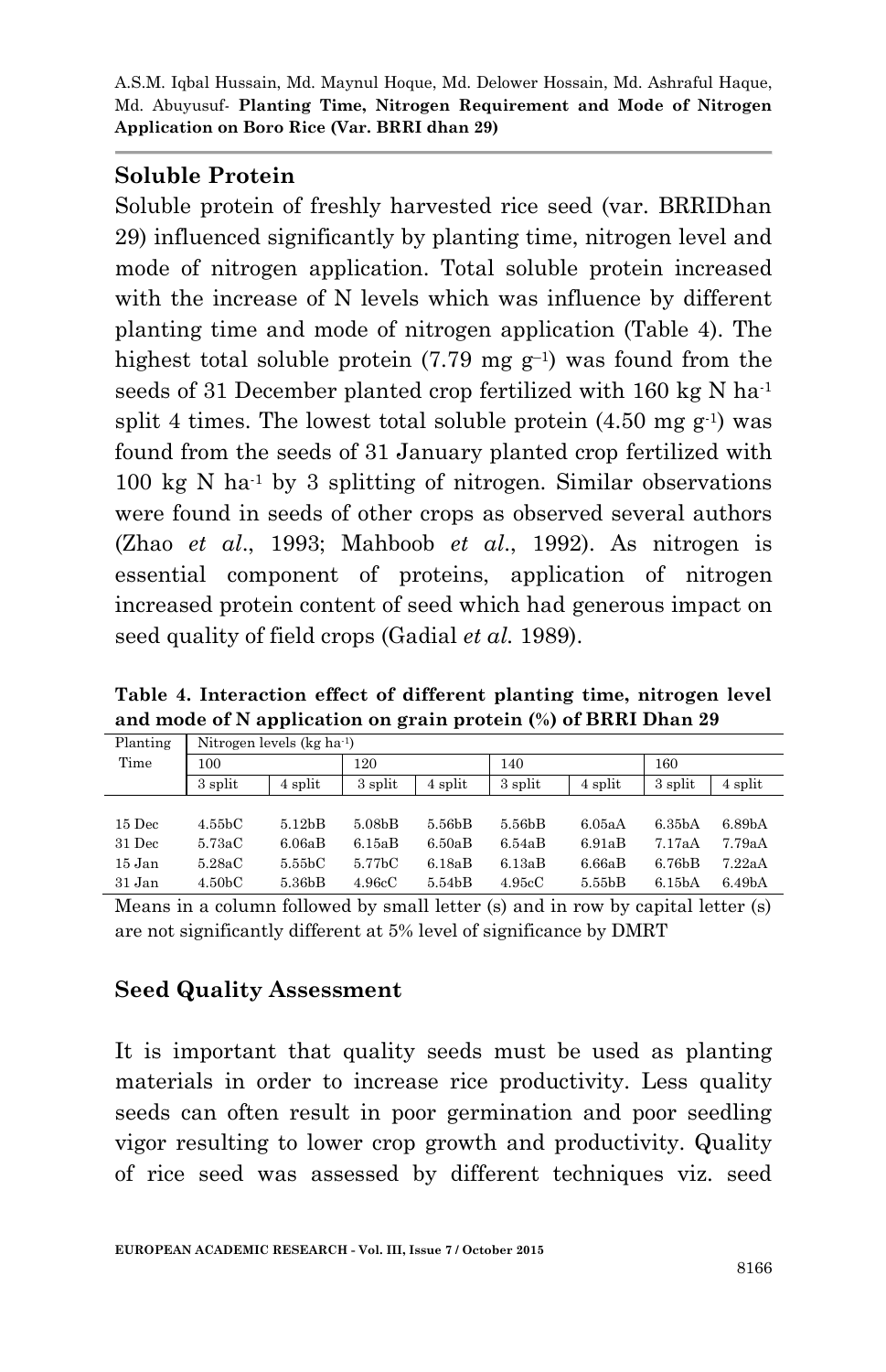viability, germination, vigor index, seedling dry weight as well as electrical conductivity (EC) which are discussed below:

## **Seedling evaluation**

Germination test of rice seed was carried out at 300C in a germinator. Significant differences were observed among the different transplanting dates in respect of germination percentage, normal seedling, abnormal seedling and dead seed. The highest germination (92.50%) and normal seedling (83.24%) were found when the crop was transplanted on 31 December. Afterwards, seed qualitative parameters of the variety decreased with delayed in transplanting (Fig. 6). The lower germination percentage of too late planted crop seeds were associated with the presence of higher number of dead seed (9.95%) as well as higher number of abnormal seedling (10.34%). Higher percentage of dead seeds and abnormal seedlings in the seed late planted crop might be due to higher moisture content of seed as well as high temperature prevailed at the time of seed maturation. Higher seed moisture contributed to poor seed viability as higher the seed moisture content lower is the seed longevity (Khandakar, 1983). Seed deterioration also occurred due to high rainfall during seed development and harvesting time of late planted crop in Boro season.



#### **Fig. 6 Effect of different planting time on germination and seedling characteristics of Boro rice (var. BRRI Dhan 29) seed**

**EUROPEAN ACADEMIC RESEARCH - Vol. III, Issue 7 / October 2015**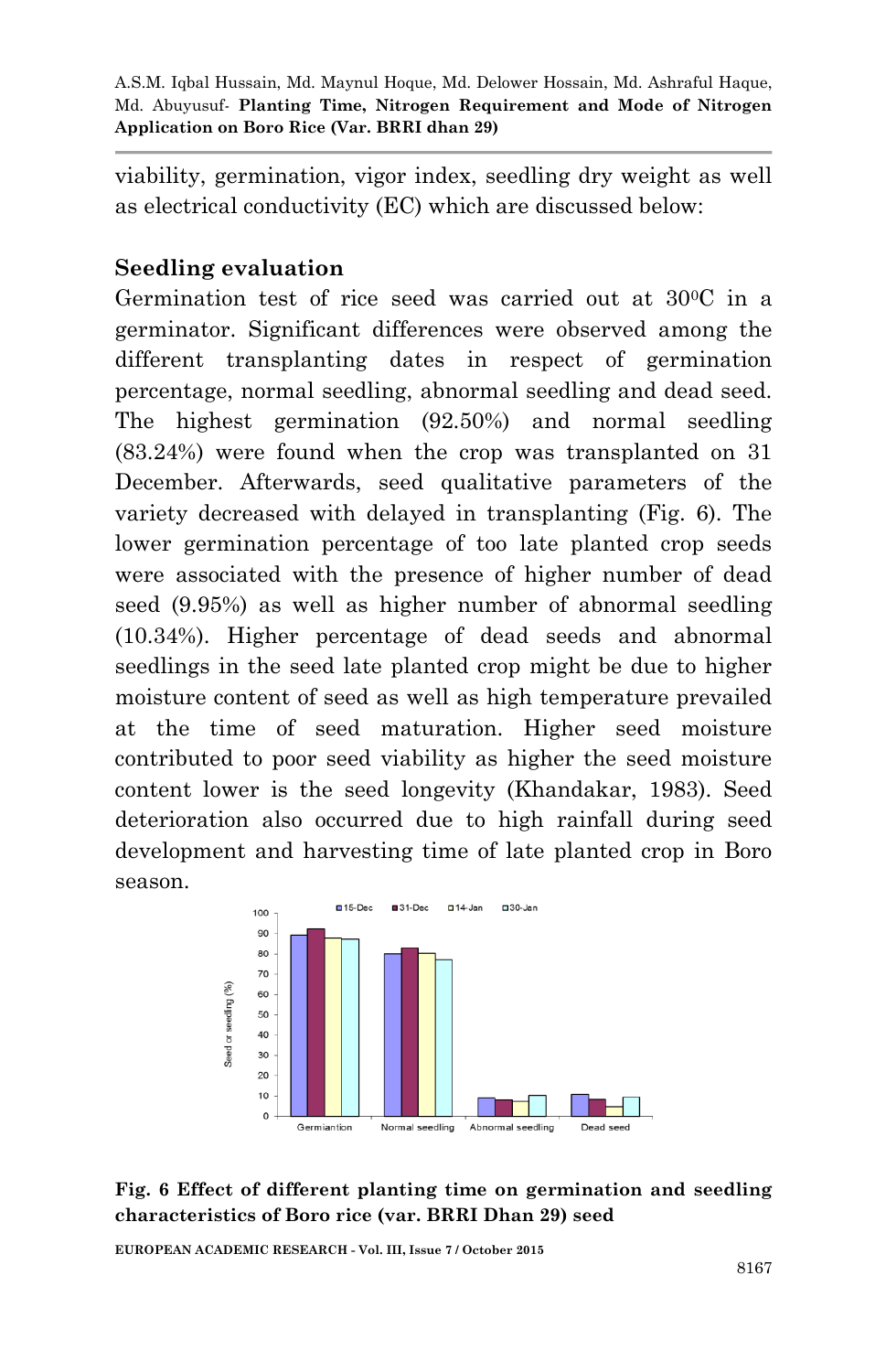Effect of different nitrogen level on germination percentage, normal seedling, abnormal seedling and dead seed was found significant (Fig. 7). Both germination and normal seedling gradually increased with increasing in nitrogen level till 140 kg ha<sup>-1</sup> after that it decreased. The highest germination  $(94.15%)$ and normal seedling (85.21%) was found when 140 kg nitrogen was applied along with the lowest number of abnormal seedling (7.78%) and least number of dead seeds (7.82%) It might be due to bolder seeds were produced by the variety under optimum dose of nitrogen (140 kg ha-1 ) which ultimately peaked germination percentage and higher proportion of normal seedlings.



**Fig. 7 Effect of different nitrogen level on germination and seedling characteristics of Bor rice (var. BRRI Dhan 29) seed**

Increase in splitting of N further increased germination capacity and production of normal seedling by the variety. Application of N by four split increased germination and normal seedling considerably, over 3 split of nitrogen. The highest germination (84.44%) and normal seedling (82.54%) were found when 4 split of N was done (Fig. 8). It was possible because 4 split of N produced bolder seeds and maintained the highest viability at the time of harvesting. Better seed quality in well supplied N was also associated with higher seed protein content as there is positive relationship between protein and seed germination (Fig 9). Similar results are confirmed those of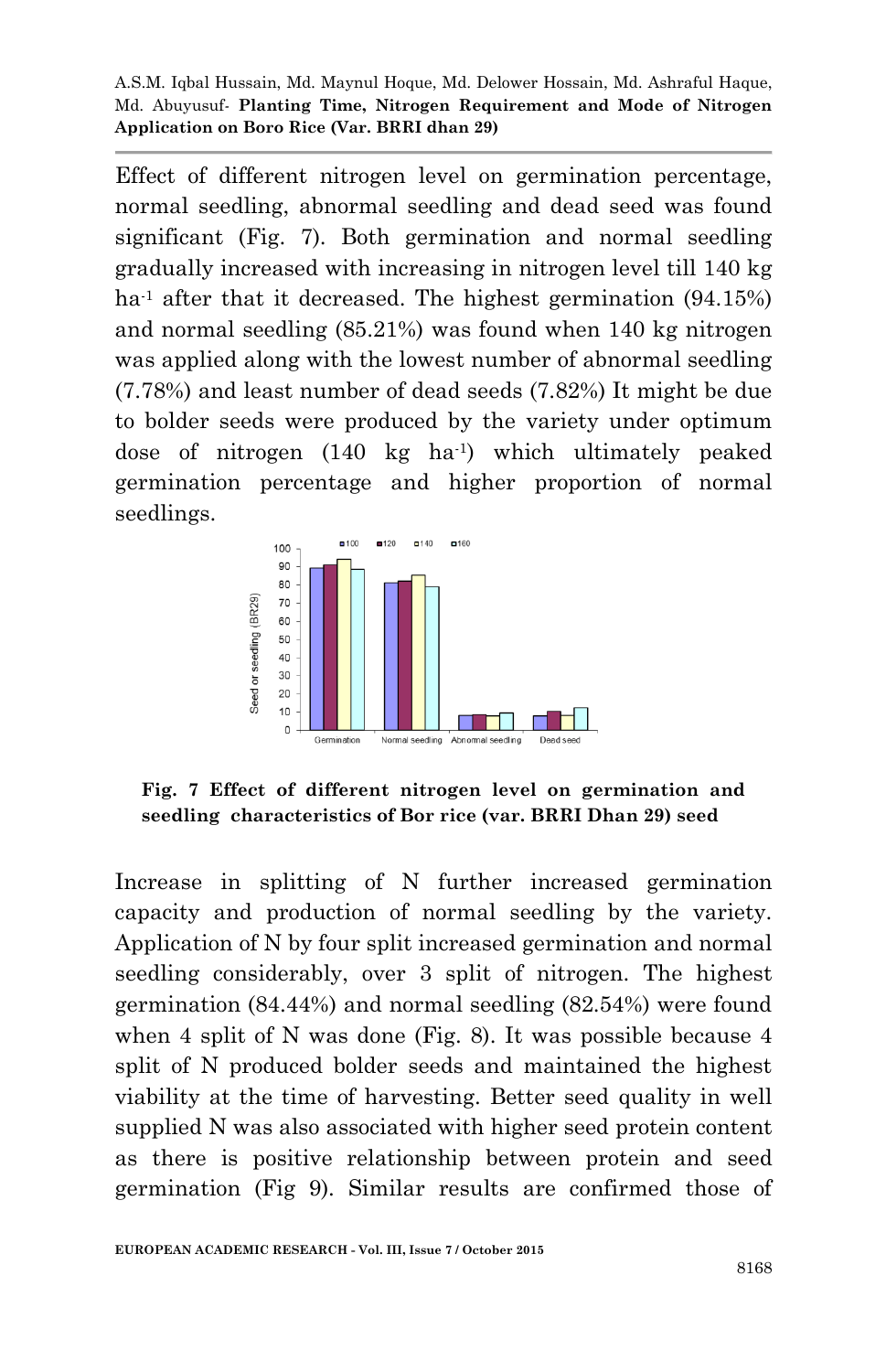Bhattacharjee *et al*. (2000) and Ovsecichuk (1980) who observed the maximum viability of freshly harvested bolder seeds produced under significant amount of nitrogenous fertilizer.



**Fig. 8 Effect of different mode of N application on germination and seedling evaluation of Bor rice (var. BRRI Dhan 29) seed**



#### **Co-efficient of germination**

Figure 10 shows co-efficient of germination at different planting time, different level of nitrogen and its method of application. Considering different planting time and different level of nitrogen, the highest co-efficient of germination was found at 31 December planted crop fertilized with 140 kg N ha<sup>-1</sup>. Methods of N application also enhanced co-efficient of germination where the highest value (23.78) was found when 4 equal splits of N was done. The results revealed that application 140 kg N ha<sup>-1</sup> with 4 split of N is ideal for 31 December planted rice as indicated by the faster germination of seeds as a consequence of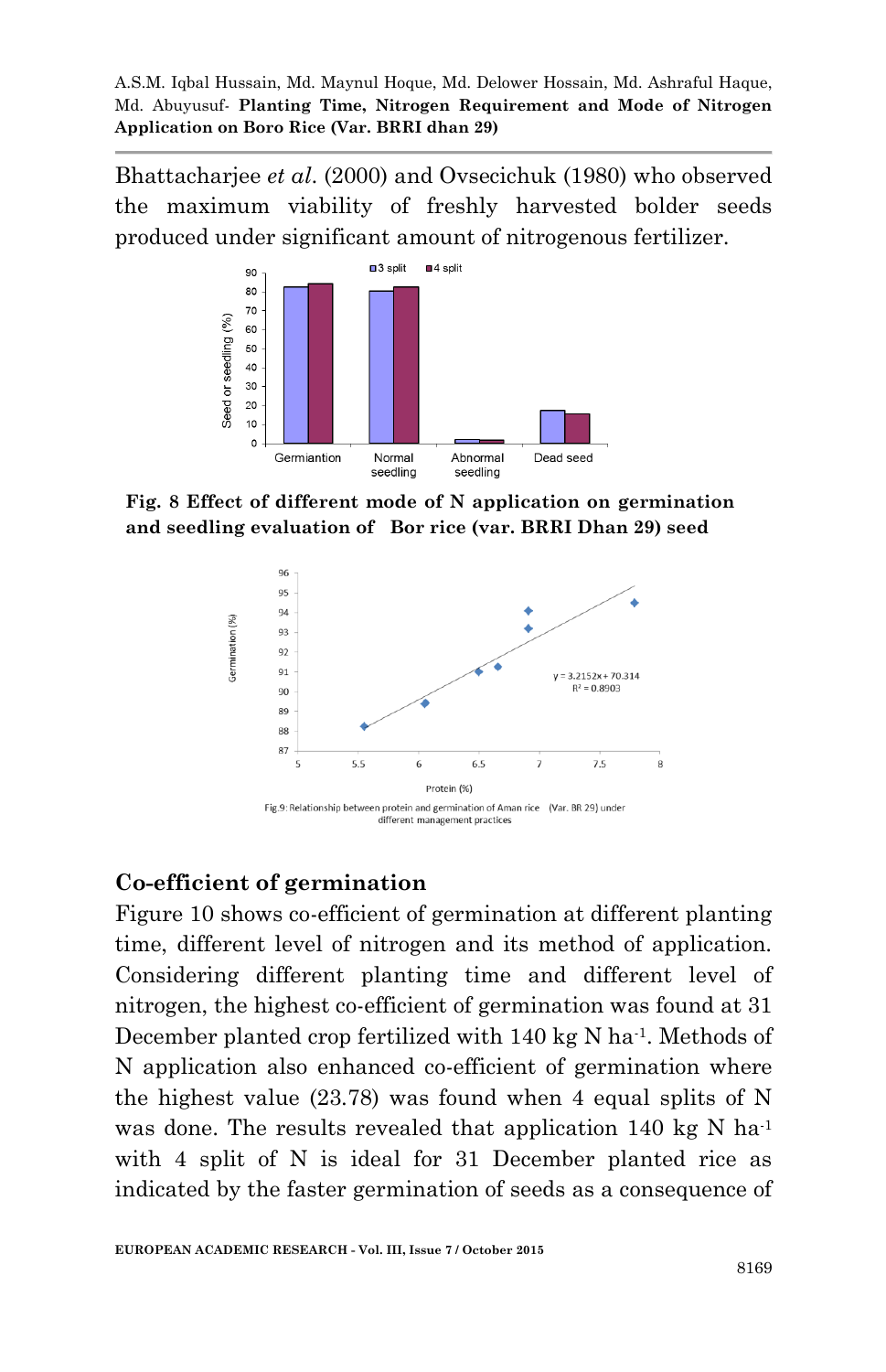improvement in seed vigor. Faster germination is prime concern as it determined the success of crop in the field (Yamauchi and Winn, 1996).



**Fig. 10 Co-efficient of germination of Bor rice (var. BRRI Dhan 29) as affected by lanting time, N level and mode of N application**

#### **Seedling vigor**

Planting time, nitrogen rate and mode of N application exerted profound effect on seedling vigor or germination rate of rice seed produced in Boro season (var. BRRIDhan 29). Germination rate increased with increasing of planting time up to 31 December planted rice along with increasing nitrogen rate up to 140 kg N ha<sup>-1</sup> and afterwards it decreased (Fig 11). Thus the highest seedling vigor (9.33) was recorded in seeds of 31 December planted rice and the lowest (8.25) in seeds of 31 January planted rice. While at different nitrogen levels, the highest value (9.11) was found at 140 kg N ha<sup>-1</sup> applied crop and the lowest (8.33) was found when seeds were harvested at 100 kg N ha-1 . In case of nitrogen split, higher seedling vigor (9.12) was recorded when 4 equal splits were done.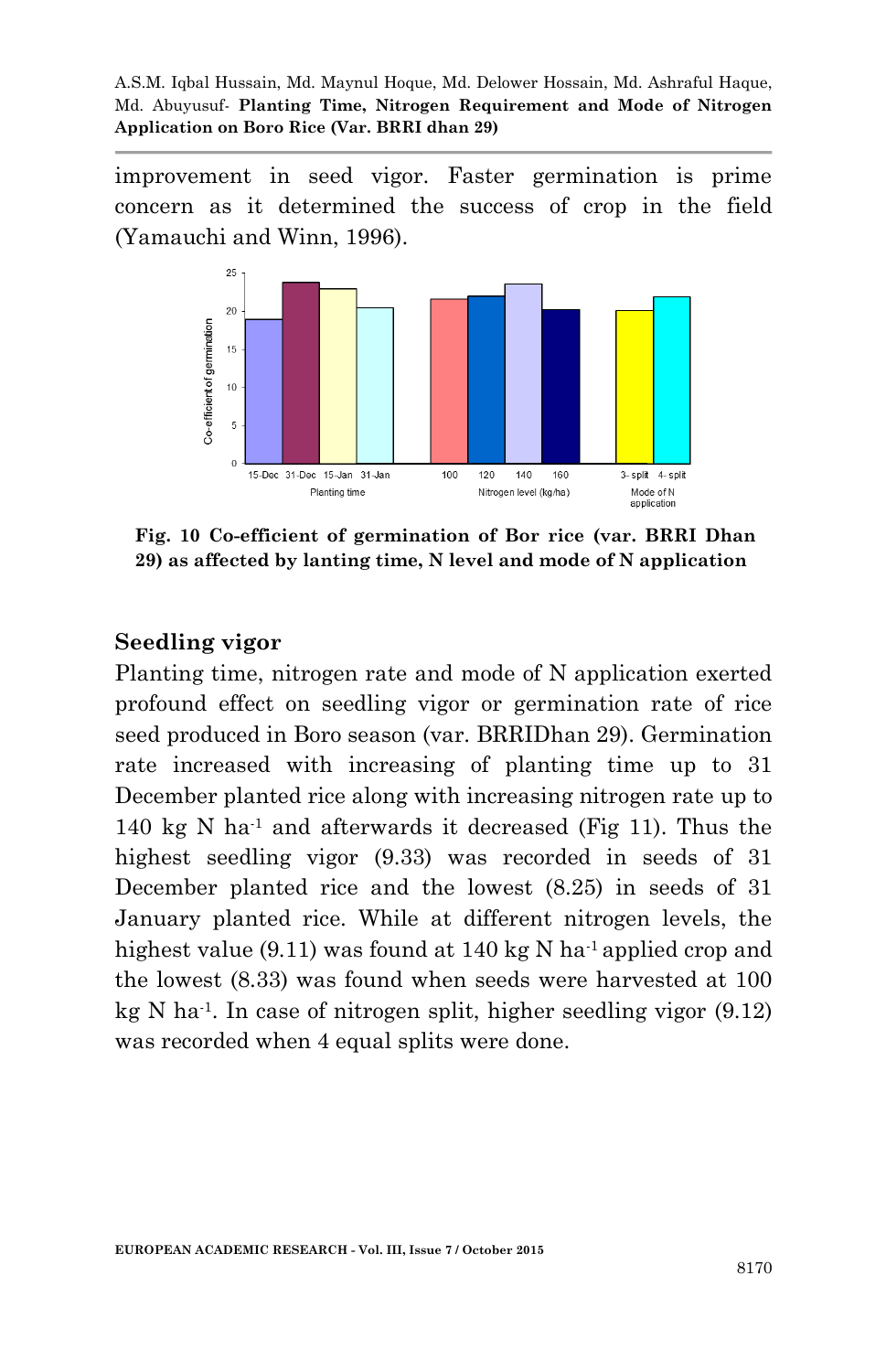

**Fig. 11 Seedling vigour of Boro rice (var. BRRI Dhan 29) as affected by planting time, nitrogen level and mode of N application**

#### **Seedling dry weight**

The results indicated that seedling dry weight increased with advance of planting time as well as increase in N rates up to a limit and after wards it decreased. The highest seedling dry weight (0.16 g) was found from the seeds obtained from 31 December planted crop and the lowest  $(0.10 \text{ g})$  from late planted crop (Fig. 12). Increased in seedling dry weight from 31 December planted crop at  $140 \text{ kg}$  N ha<sup>-1</sup> was associated with the production of more number of bolder seeds as bolder seeds can supply more energy to growing seedling (Raveenaranath and Sing, 1991). The reverse is also true that seeds lower level of N and late planted crop showed lower seedling dry weight. Mode of N application also showed higher seedling dry matter (0.16 g) when 4 equal split was done.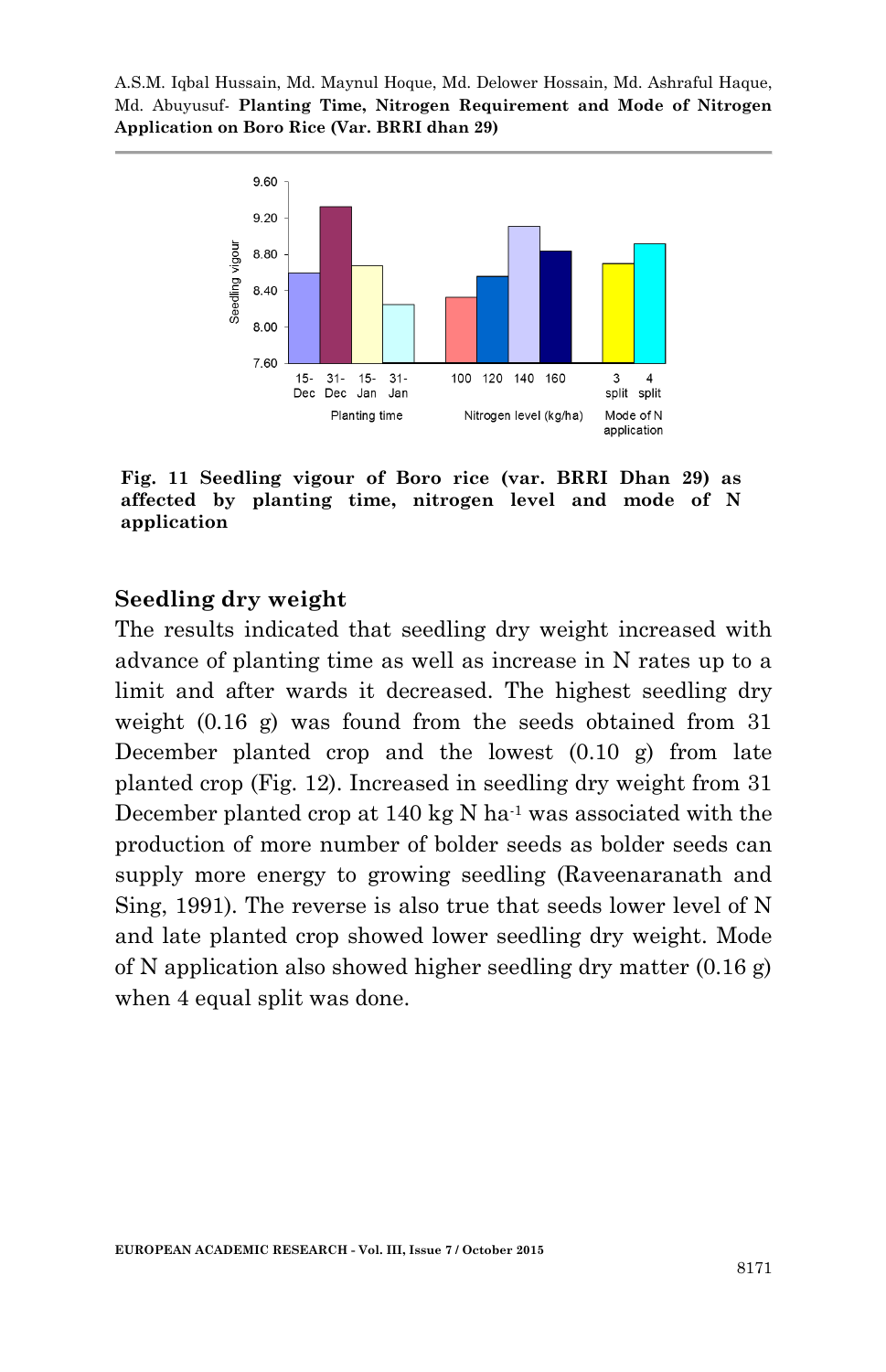

**Fig. 12 Seedling dry weight of Boro rice (var. BRRI Dhan 29) as affected by planting time, nitrogen level and mode of N application**

#### **Electrical conductivity**

Results obtained from electrical conductivity test showed significant difference due to planting times, different levels of N and mode of N application (Table 5). Seed leachate conductivity was the lowest  $(32.19 \mu \text{Scm}^{-1})$  in seeds of 31 December planted crop fertilizer with 140 kg N ha-1 when 4 split of N was done. Contrary, the highest value  $(40.53 \mu S \text{ cm}^{-1})$  was recorded from the treatment of 31 January planted crop fertilized with 100 kg N ha-1 under 3 split of nitrogen might be associated with its under developed seed. In under developed seed there is very possibility of having weak membrane which facilitated leakage from the seeds as it is shown negative relationship bewten electrical conductivity and seed germination (Fig. 13). Similar findings were also observed by (Chopra *et al*, 2004) in other variety (Pussa 44) of rice.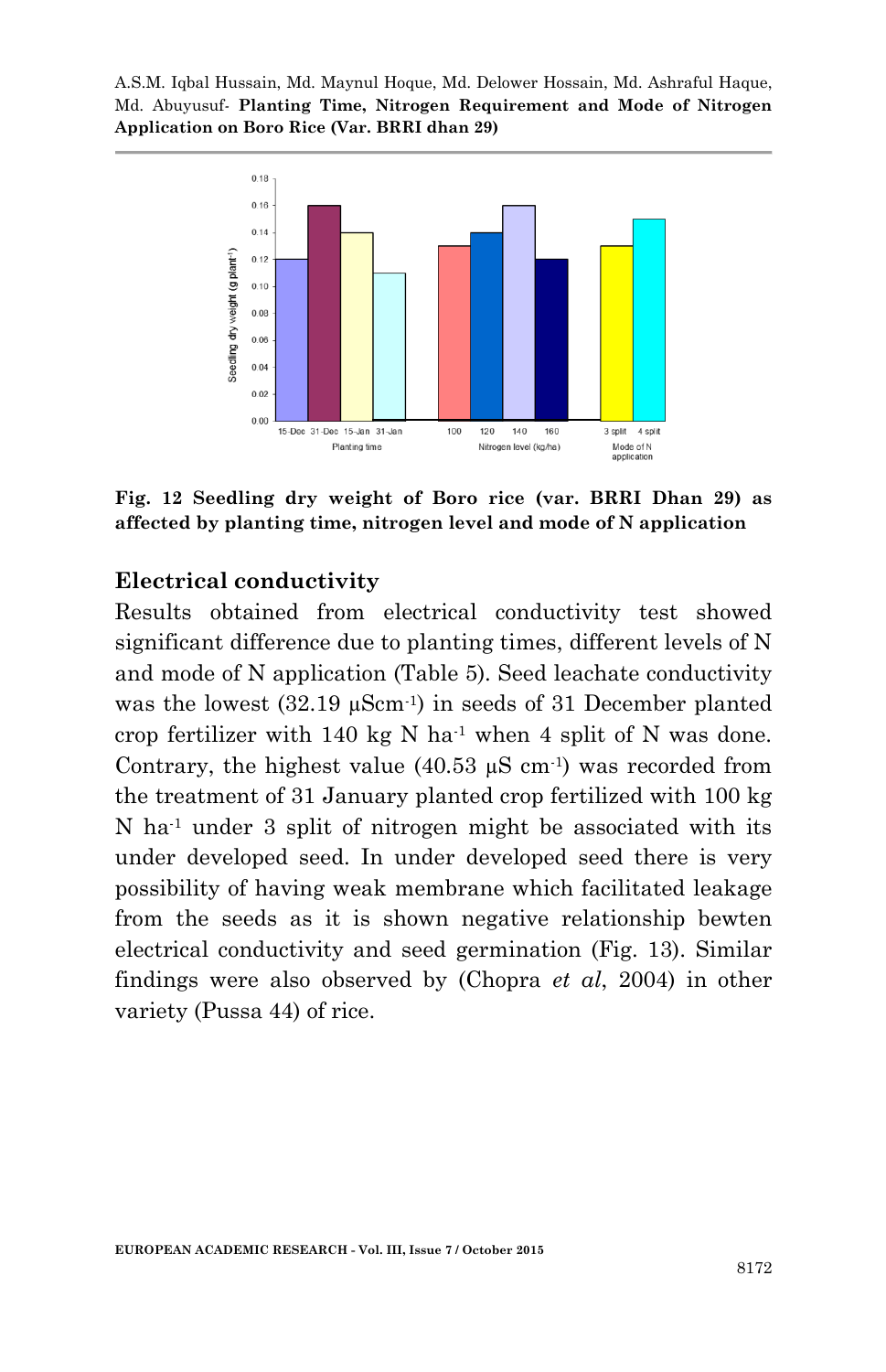**Table 5. Interaction effect of different planting time, nitrogen level and mode of N application on Electrical Conductivity value of Boro rice (var. BRRI Dhan 29)**

| Planting | Nitrogen levels (kg ha <sup>-1</sup> ) |         |          |         |                      |                      |         |         |
|----------|----------------------------------------|---------|----------|---------|----------------------|----------------------|---------|---------|
| time     | 100                                    |         |          | 120     |                      | 140                  |         |         |
|          | 3 split                                | 4 split | 3 split  | 4 split | 3 split              | 4 split              | 3 split | 4 split |
|          |                                        |         |          |         |                      |                      |         |         |
| $15$ Dec | 38.34aA                                | 38.53bA | 37.49bB  | 38.75bA | 35.14 <sub>b</sub> C | 32.79cD              | 36.36bB | 34.86cC |
| 31 Dec   | 38.06aB                                | 39.77aA | 36.96cC  | 39.42aA | 35.75 <sub>b</sub> D | 32.19cE              | 36.71bC | 38.20bB |
| 15 Jan   | 38.43aA                                | 37.79cB | 37.89bB  | 37.60cB | 34.63cD              | 34.09 <sub>b</sub> D | 35.63cC | 38.48bA |
| 31 Jan   | 38.00aB                                | 39.78aA | 38.96aBB | 40.05aA | 36.36aC              | 35.63aD              | 38.11aB | 40.53aA |

Means in a column followed by small letter (s) and in row by capital letter (s) are not significantly different at 5% level of significance by DMRT



Fig.13: Relationship between germination and electrical conductivity of aman rice (Var. BR 29) grown under different management practices

# **CONCLUSION**

Significant variation was observed among the treatments in respect of yield, yield contributing characters and seed quality properties of Boro rice (var. BRRI dhan 29). The highest number of grains per panicle (147.45) was observed from 31 December transplanted rice and the lowest number of grains per panicle (140.83) was found from rice planted in 15 January. The number of grains per panicle increased with the increase of nitrogen up to 160 kg N ha-1 . The highest number of grains per panicle (150.15) was recorded fertilized with 160 kg N ha<sup>-1</sup> which was identical to treatment of 140 kg N ha<sup>-1</sup> and lowest number (136.17) of grain per panicle was of 10 from 100 kg N ha-1 . Although mode of N application showed insignificant effect on grains per panicle. But the highest number (37.64) of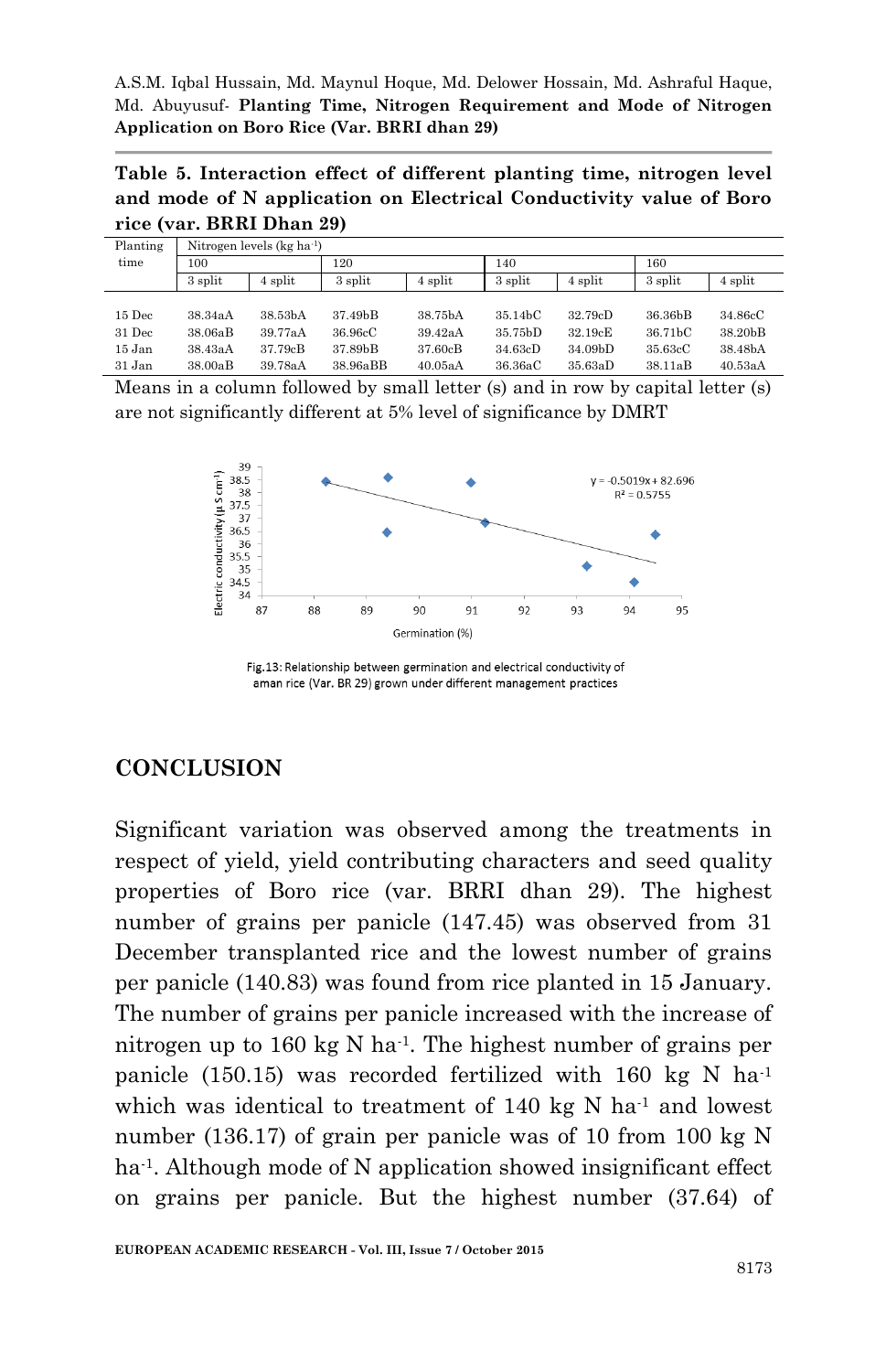unfilled spikelets per panicle was recorded on 31 January transplanting rice and the lowest (29.64) was observed in 31 December transplanting crop. The highest grain yield (7.27 t ha-1 ) was found at 31December transplanted crop fertilized with  $140 \text{ kg N}$  ha<sup>-1</sup> at when 4 split of N was done. The lowest grain yield (3.44 t ha-1 ) was obtained from 31 January transplanting with 100 kg N ha<sup>-1</sup> when at 3 split of N application. In late transplanting and insufficient amount of nitrogen application reduced filled grains per hill and increased unfilled grains per panicle that resulted decrease in grain yield of rice. The highest total soluble protein  $(7.79 \text{ mg g}^{-1})$  was estimated from the seeds of 31 December 4 planted crop fertilized with 160 Kg N ha-1 spitted 4 times the lowest total soluble protein  $(4.50 \text{ mg g}^{-1})$ was found from the seeds of 31 January planted crop treated with 100 kg N ha<sup>-1</sup> when 3 split of nitrogen was done. Germination percentage increased gradually with the progression of planting time. The highest number of normal seedling (83.39%) was found when transplanting was done on 31 December. Contrary, the highest number of abnormal seedling (10.34%) with least number of dead seed (29.95%) was found in 15 January transplanting rice seed. Both germination (83.39%) and normal seedling (75.13%) was found when on 140  $kg N$  ha<sup>-1</sup> applied with the lowest number of abnormal death seed. Four split application of N was found significantly superior to three split in terms of both germination percentage and production of normal seedling. Considering different planting time, the highest value of co-efficient of germination (23.08) was found at 31 December planting crop. Electrical conductivity (EC) differed significantly within the rice seed (var. BRRI dhan 29) found from different planting time and different levels of N and mode of N application. The lowest EC value  $(32.19 \mu S \text{ cm}^{-1})$  was recorded in seeds of 31 December planted crop fertilizer with 140 kg N ha<sup>-1</sup> when 4 spilt of nitrogen were done. The highest value  $(40.53 \mu \text{Scm}^{-1})$  was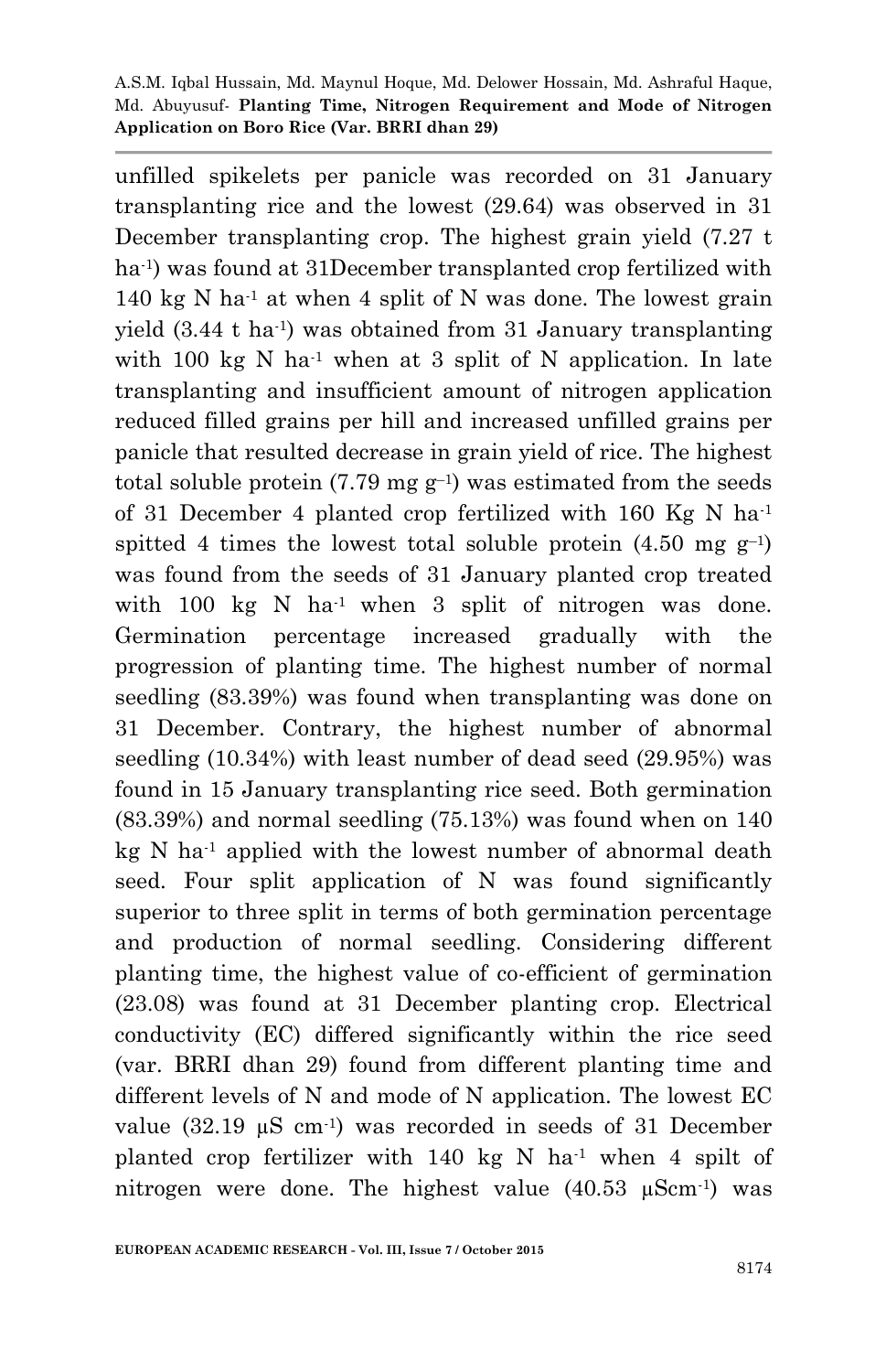recorded from the seed of 31 January planted crop with 100 kg N ha-1 at 3 spited plot which might be associated with its smaller sized seeds produced. In smaller size seeds, there is every possibility of having under developed seeds with poor membrane structure which facilitated leakage of solutes from the seeds. Germination percentage of Boro rice (var.BRRI 29) is positively correlated with soluble protein content in case of planting time as well as nitrogen level which indicate that higher the amount of soluble protein higher the germination percentage but negatively correlated with electrical conductivity.

#### **REFERENCES**

- Ahmed, T. and P. Borah. 1999. Genetic diversity in glutinous rice germplasm of Assam. Oryza. 36:74-75.
- Ali, S.M. M., M.M. Haque, A.B.Siddique, A.F. Mollah and M.N. Islam. 2005. Effect of sowing date on the phenology growth and seed yield of tossa jute (Corchorus olitorius L.) in late sown condition. Bangladesh J. Agric. 27 & 28: 91-97.
- AOSA. 1981. Seed vigour testing handbook. Association of Official Seed Analysts. P. 88.
- Baloch, M.S., I.U. Awan and G. Hassan. 2006. Growth and yield of rice as affected by transplanting dates and seedlings per hill under high temperature of Dera Ismail Khan. Pakistan. J. Zhejiang. Univ. Sci. B. 7:572-579.
- Bhattacharjee, A.K., B. N. Mittra and P. C. Mittra. 2000. Seed agronomy of jute. II. Production and quality of Corchorus olitorius seed as influenced by nutrient management. Seed Sci. & Technol. 28:141-154.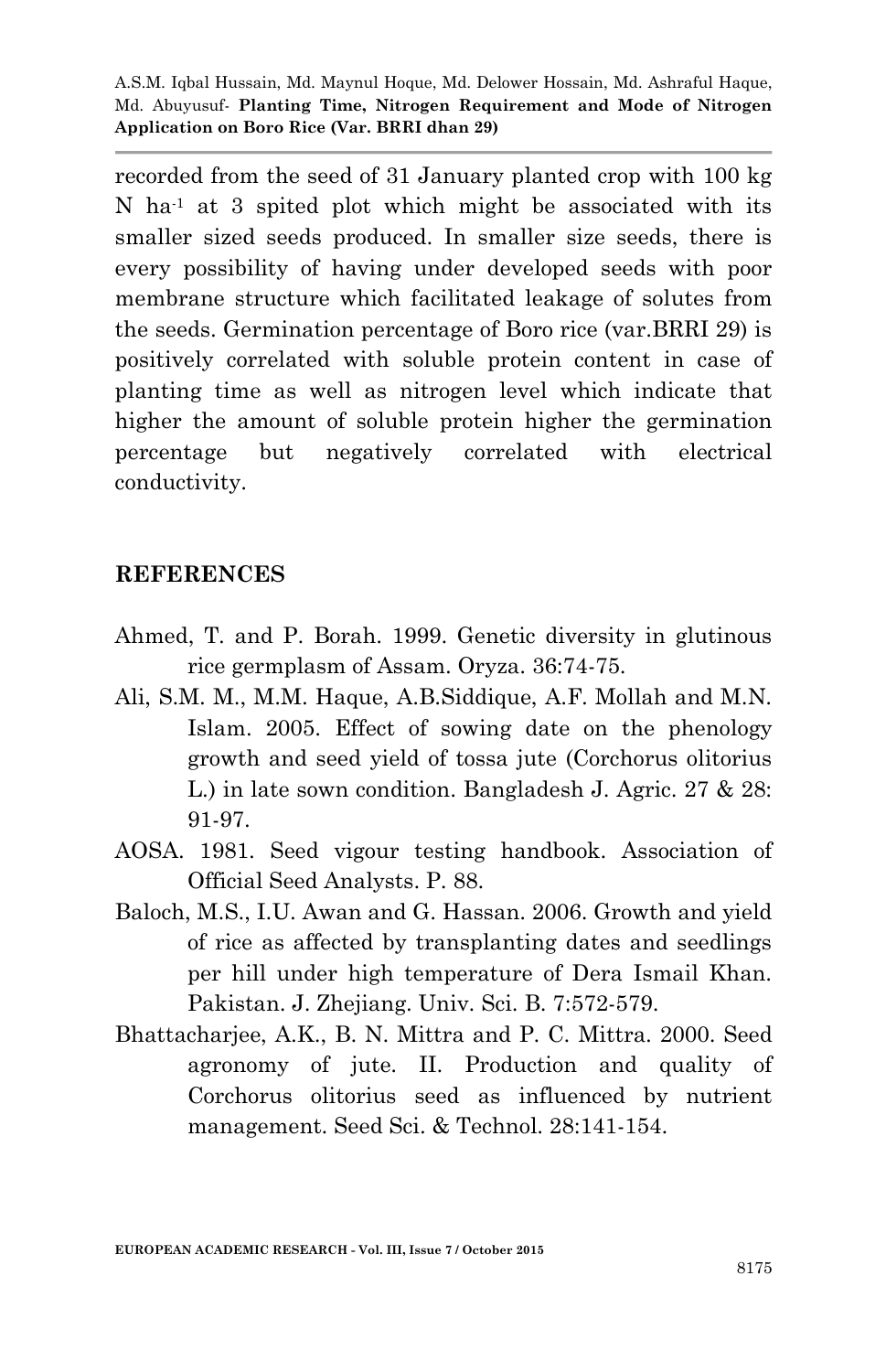- Bhuiyan, N.I., M.A. Salam. 2004 Research and Development of Boro Rice in Bangladesh. A plant breeding prospective. Boro Rice. Indian Agril. Res. Inst., India pp.43-49.
- BRRI (Bangladesh Rice Research Institute), 2004. Adhunick Dhanar Chash, Pub. no. 5 Bangladesh Rice Res. Inst. Gazipur. pp. 12-35.
- Chopra N. K and Chopra. N. 2004.Seed yield and quality of pusa- 44" rice as influenced by N fertilizer and row spacing. Indian J. Agri sci 74: 144-146.
- Copeland, L. O. 1976. Principles of Seed Science and Technology. Burgess Pub. Com. Minneapolis. Minnesota. pp. 164-165.
- Dobermann, A. and T. Fairhurst. 2000. Rice: Nutrient Disorders and Nutrient Management.Handbook Series. pp 4-158.
- Gadail, J.D., K.N. Susseelan, R. Mitra, D.C. Joshua and C.R. Bhatia. 1989. Chemical composition of seed and electrophoretic pattern of seed storage protein of jute Corchorus olitorius and Corchorus capsularius. Seed Sci. & Technol. 17:499-506.
- Hossain, M. 1998. Rice Fresearch. Technological progress. andimpact on the tural economy; the Bangladesh case. In proc. lntl conf., Impact of Rice Res, 3-5Hynem 1996.Bangkok, Thailand, Edited by R Pingali, and M.Hossain, PP.311-341.
- Hossain, S.T., M. S.U. Bhuiya, M.A. Islam, M.A. Kashem and M.A.Mannan. 2002. Effect of water stress on the performance of yields of fine rice. Bangladesh J. Environ. Sci. vol. 6. 251-257.
- Islam, M.R., M.S. Rahman, M.H. Rahman. M.A.Awal and M.G.Hossain. 1999. Effect of date of planting in rice yield and yield attributes of two advance mutants of rice in Aman season. Bangladesh J.Nuclear. Agric. 15:34-40.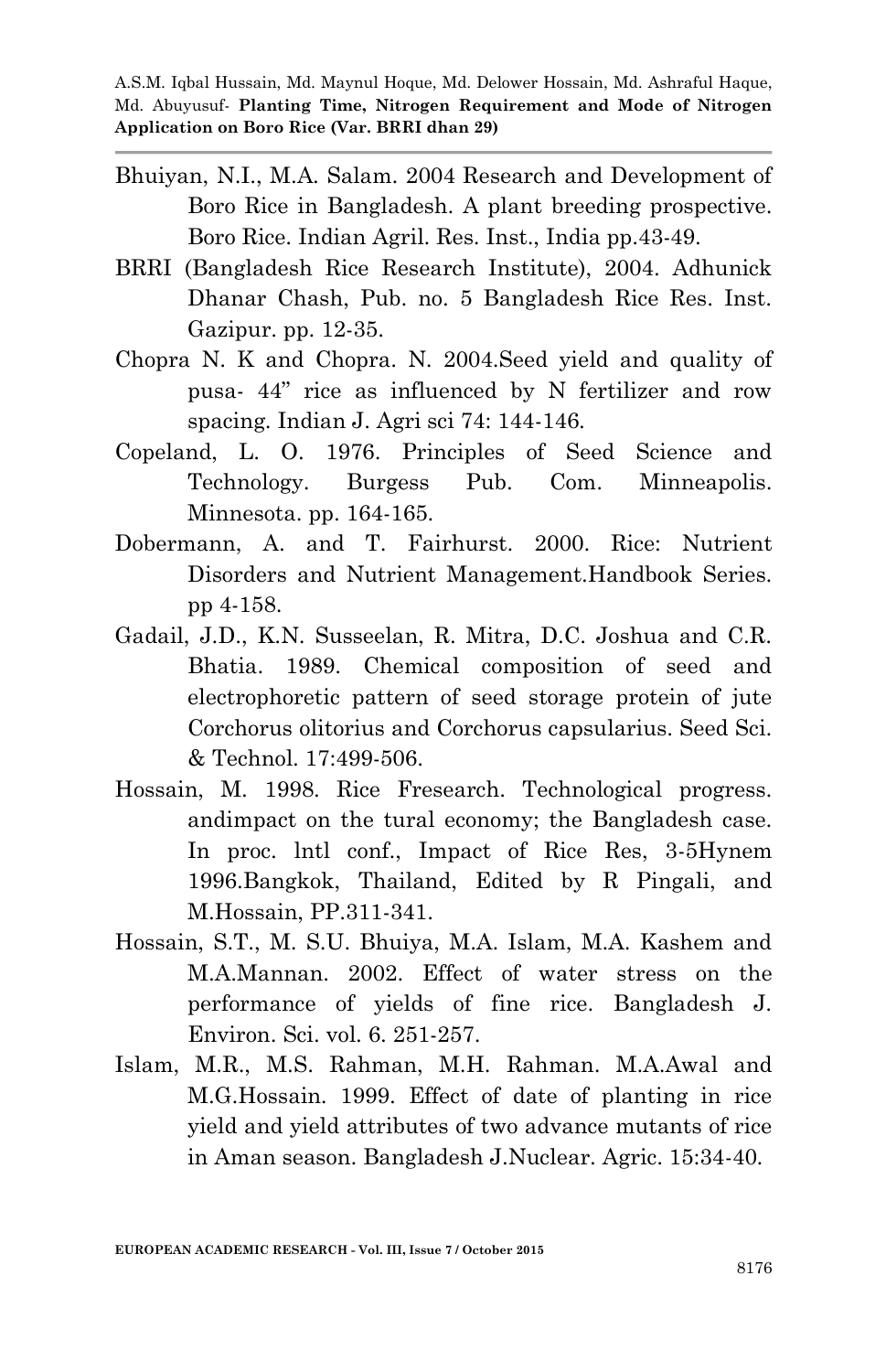- ISTA. 2006. International rules for seed testing. International Seed Testing Association (ISTA), Bassersdorf, Switzerland.
- Juliano, B.O. 1972 Phsicochemical properties of starch and protein in relation to grain qulity and nutritional value of rice. In Intl. ice Res. Lnst. Rice Breeding. PP.389-405.
- Kenmore, P. 2003. Sustainable rice production, food security and enhanced livelihood . Rice Science, Innovation and Impact for livelihood Intl. Rice Res. Inst. .pp. 27 -34.
- Khandakar, A.L. and J.W. Bradbeer. 1983. Jute Seed quality. Agril. Econ. And Soc. Sci. Prog., Bangladesh Agril. Res. Coun. Dhaka. Bangladesh. pp. 1-92.
- Kramer, P. J. 1983. Plant and Soil Water Relationship. New York. pp. 285 -295.
- Mahboob, A., M.A. Nadeem, S. Ahmad, Asif Tanveer, M. Akhter and A. Tanveer. 1992. Effect of nitrogen on the seed yield and quality of sunflower (Helianthus annus L.). J. Agric. Res. Lahore. 30:479-484.
- Mannan A. 2005 Effect of planting date, N fertilization and water stress on growth, yield and quality of fine rice. (Ph. D Thesis. Dept. of Agronomy BAU.) Mymenshing.
- Mondal, S.S, A. N Dasmahapatra and B. N Chaterjee. 1987. Effect of high rate of potassium and Nitrogen on rice yield components. Env. and Ecol. 5: 300 -303.
- Moriwaki, T. 1999. On the ideal culm elongation in rice plants (3). Nogyogijyutu 54: 133 -138.
- Ovscichuk, E. S 1980. How to improve the sowing qualities of buck wheat seeds. Selektsiya- I Semenovodstvo.: 39.
- Pathak, A.K., P.K. Pathak and K.K. Sharma. 2003. Recent development in boro rice improvement and production for raising rice yield in Assam Boro Rice. Edi. R.K. Singh, M. Hossain and R. Thakur. Intl. Rice Res. Inst. Ind. pp. 73 -82.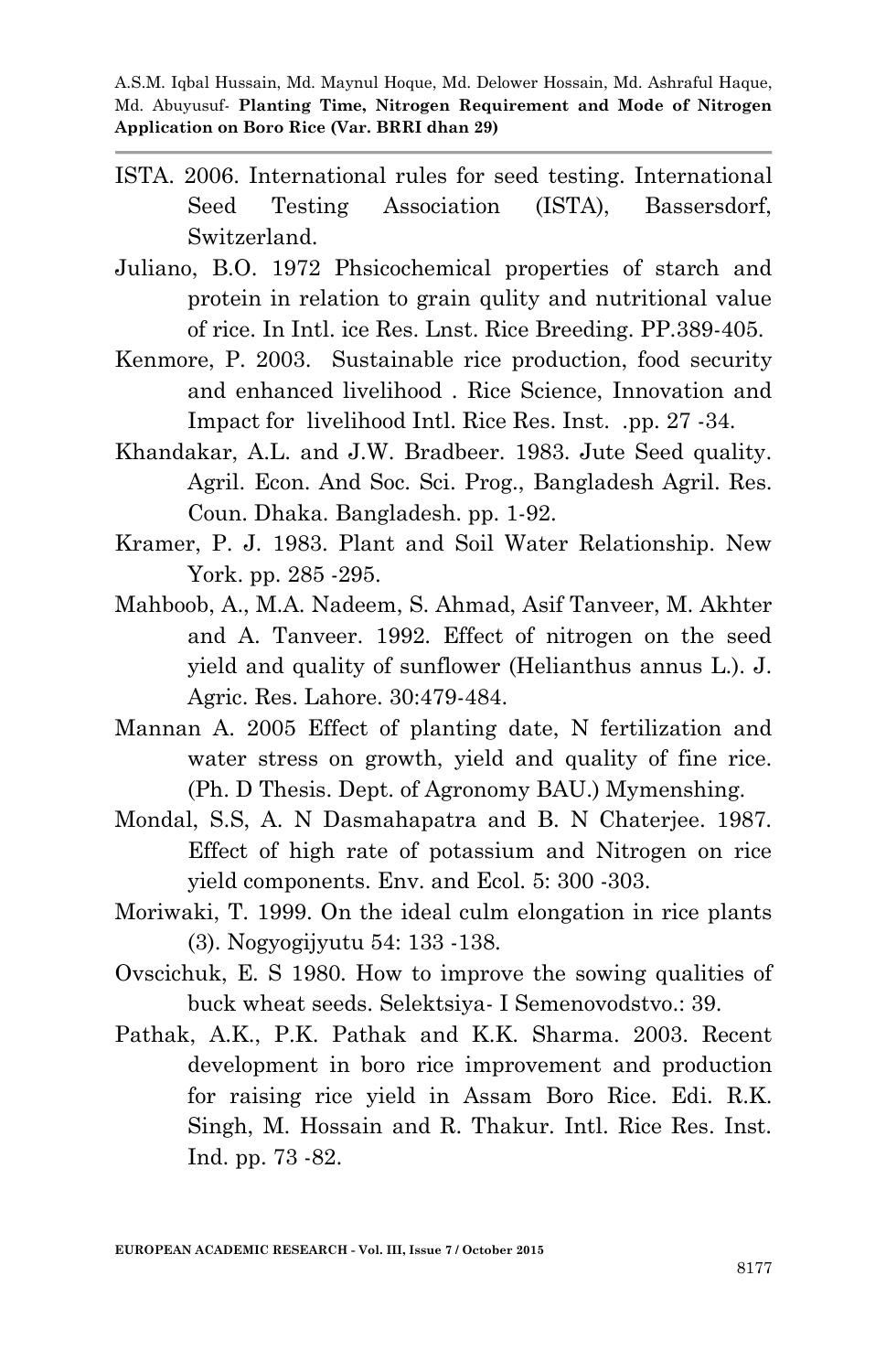- Raveendranath, V. and B.G. Sing. 1991. Effect of seed size on seedling vigour in sunflower (*Helianthus annus* L.). Seed Res. 19:37-42.
- Yamauchi, M. and T. Winn. 1996. Rice seed vigour and seedling establishment in anaerobic soil. Crop. Sci. 36:680-686.
- Zhao, F.J., E.J. Evans, P.E. Bilsborrow and J.K. Syers. 1993. Influence of sulphue and nitrogen on seed yield and quality of low glucosinolate oilseed rape (*Brassica napus* L.). J. the Sci. of Food & Agric. 63: 29-37.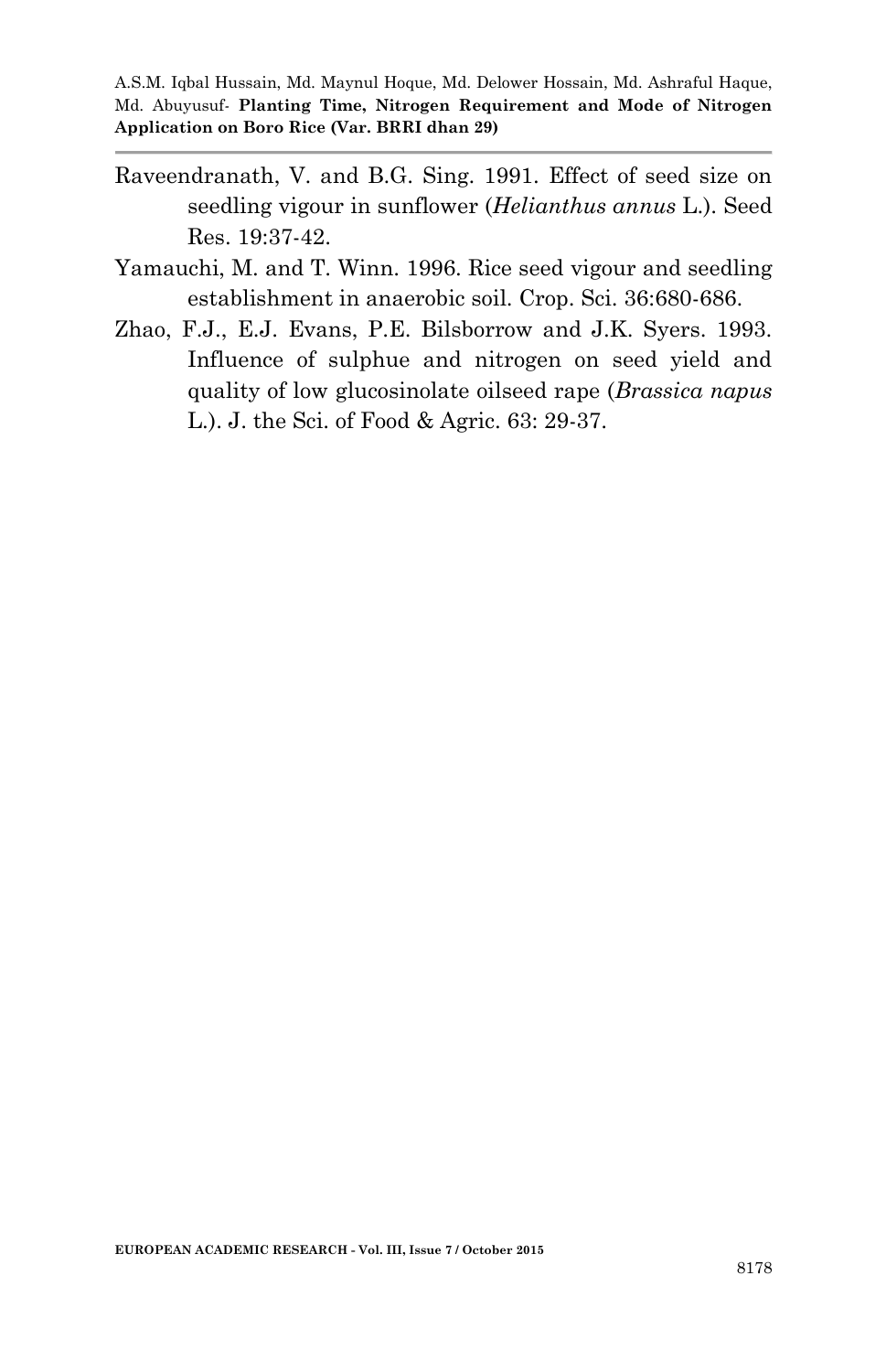A.S.M. Iqbal Hussain, Md. Maynul Hoque, Md. Delower Hossain, Md. Ashraful Haque, Md. Abuyusuf*-* **Planting Time, Nitrogen Requirement and Mode of Nitrogen Application on Boro Rice (Var. BRRI dhan 29)**

**Appendix 1.** Weather parameters of the experiment area Boro rice (var. BRRI Dhan29) in 2007

| Month       | Temperature             | Temperature             | Rainfall | Relative | Sunshine   | Cloudy     | Solar       |
|-------------|-------------------------|-------------------------|----------|----------|------------|------------|-------------|
|             | $(max.)$ <sup>0</sup> C | $(min.)$ <sup>o</sup> C | (mm.)    | humidity | (hrs.      | (hrs.      | radiation   |
|             |                         |                         |          | (%)      | $day^{-1}$ | $day^{-1}$ | $(Cal.m-2)$ |
| 10 January  | 25.06                   | 10.45                   | 0.00     | 87.60    | 4.55       | 3.65       | 233.81      |
| 20 January  | 25.13                   | 10.65                   | 0.00     | 62.86    | 7.55       | 2.67       | 311.34      |
| 30 January  | 27.10                   | 13.00                   | 0.00     | 72.24    | 6.63       | 3.57       | 252.90      |
| 9 February  | 26.42                   | 16.77                   | 5.68     | 86.80    | 3.92       | 7.28       | 248.00      |
| 19February  | 26.02                   | 14.75                   | 1.12     | 54.50    | 6.90       | 4.30       | 332.04      |
| 28 February | 27.58                   | 16.02                   | 0.86     | 66.00    | 9.07       | 2.13       | 393.31      |
| 10 March    | 28.81                   | 15.32                   | 0.84     | 68.40    | 8.50       | 3.30       | 433.05      |
| 19 March    | 30.91                   | 17.20                   | 0.00     | 67.60    | 8.01       | 3.79       | 417.48      |
| 29 March    | 34.12                   | 20.71                   | 0.64     | 73.18    | 8.06       | 3.74       | 419.07      |
| 8April      | 34.25                   | 23.66                   | 0.76     | 73.10    | 8.08       | 4.48       | 4.37.22     |
| 18 April    | 31.87                   | 22.28                   | 2.42     | 74.20    | 6.40       | 6.10       | 384.56      |
| 28 April    | 32.93                   | 22.32                   | 5.84     | 77.80    | 6.11       | 6.39       | 315.14      |
| 8May        | 35.97                   | 24.91                   | 5.06     | 71.30    | 8.55       | 4.75       | 463.78      |
| 18 May      | 33.09                   | 25.07                   | 7.90     | 78.60    | 5.80       | 7.42       | 377.55      |
| 28 May      | 35.25                   | 26.26                   | 6.20     | 75.63    | 7.56       | 5.74       | 431.93      |
| 7June       | 24.59                   | 37.20                   | 85.90    | 3.66     | 9.94       | 307.42     | 32.05       |
| 17 June     | 25.48                   | 30.45                   | 82.30    | 3.43     | 10.17      | 300.53     | 33.33       |
| 27 June     | 32.78                   | 26.60                   | 49.40    | 74.70    | 5.53       | 8.07       | 368.07      |

**Appendix 2.** Effect of different planting time on yield and yield contributing characters of Boro rice (var. BRRI Dhan29)

| Planting           | Plant             | Number             | Number             | Number             | Number             | $1000$ - grain | Spikelet           | Yield     |
|--------------------|-------------------|--------------------|--------------------|--------------------|--------------------|----------------|--------------------|-----------|
| time               | height            | tiller<br>of       | of                 | filled<br>of       | of                 | $wt.$ $(g)$    | (%)<br>sterity     | $(tha-1)$ |
|                    | (c <sub>m</sub> ) | hill <sup>-1</sup> | panicle            | grain              | unfilled           |                |                    |           |
|                    |                   |                    | hill <sup>-1</sup> | hill <sup>-1</sup> | hill <sup>-1</sup> |                |                    |           |
| 15 Dec             | 92.90a            | 13.08a             | 11.56b             | 113.20b            | 33.16b             | 19.09b         | 29.29 <sub>b</sub> | 6.18      |
| 31 Dec             | 92.20a            | 12.96a             | 12.30a             | 117.81a            | 29.64b             | 20.62a         | 25.16cd            | 6.43      |
| 15 Jan             | 91.26a            | 11.82b             | 11.06c             | 112.54a            | 31.10c             | 19.74b         | 27.63bc            | 5.85      |
| 31 Jan             | 91.23b            | 11.00b             | 10.97c             | 103.19b            | 37.64a             | 19.78b         | 36.48a             | 4.67      |
| LSD <sub>0.5</sub> | 6.161             | 0.5571             | 0.3283             | 5.240              | 2.509              | 0.8122         | 4.045              | 0.2708    |
| $CV\%$             | 3.56              | 9.09               | 7.85               | 6.51               | 9.95               | 2.93           | 2.96               | 9.05      |

| <b>Appendix 3.</b> Effect of different nitrogen level on yield and yield contributing |  |  |  |  |  |
|---------------------------------------------------------------------------------------|--|--|--|--|--|
| characters of Boro rice (var. BRRIdhan29)                                             |  |  |  |  |  |

| Nitrogen             | Plant   | Number             | Number             | Number             | Number             | 1000-       | Spikelet            | Yield             |
|----------------------|---------|--------------------|--------------------|--------------------|--------------------|-------------|---------------------|-------------------|
| $(kgha^{-1})$        | height  | tiller<br>of       | of                 | filled<br>of       | of                 | grain       | sterity<br>$(\%)$   | $(tha-1)$         |
|                      | (cm)    | hill <sup>-1</sup> | panicle            | grain              | unfilled           | $wt.$ $(g)$ |                     |                   |
|                      |         |                    | hill <sup>-1</sup> | hill <sup>-1</sup> | hill <sup>-1</sup> |             |                     |                   |
| 100                  | 90.77c  | 10.94d             | 10.28b             | 104.03d            | 32.14b             | 19.27c      | 30.89a              | 5.08d             |
| 120                  | 91.25bc | 12.33c             | 11.51a             | 109.72c            | 32.13b             | 19.73b      | 29.28ab             | 5.38c             |
| 140                  | 92.25ab | 12.98b             | 12.09a             | 118.58a            | 31.55b             | 20.13a      | 26.61 <sub>bc</sub> | 6.43a             |
| 160                  | 93.34a  | 13.40a             | 12.02a             | 114.42b            | 35.73a             | 20.10a      | 31.23a              | 6.25 <sub>b</sub> |
| $\mathrm{LSD}_{0.5}$ | 1.220   | 0.3749             | 0.5916             | 1.772              | 1.660              | 0.3653      | 4.253               | 0.1459            |
| $CV\%$               | 4.56    | 9.09               | 7.85               | 6.51               | 9.95               | 2.93        | 2.96                | 9.05              |